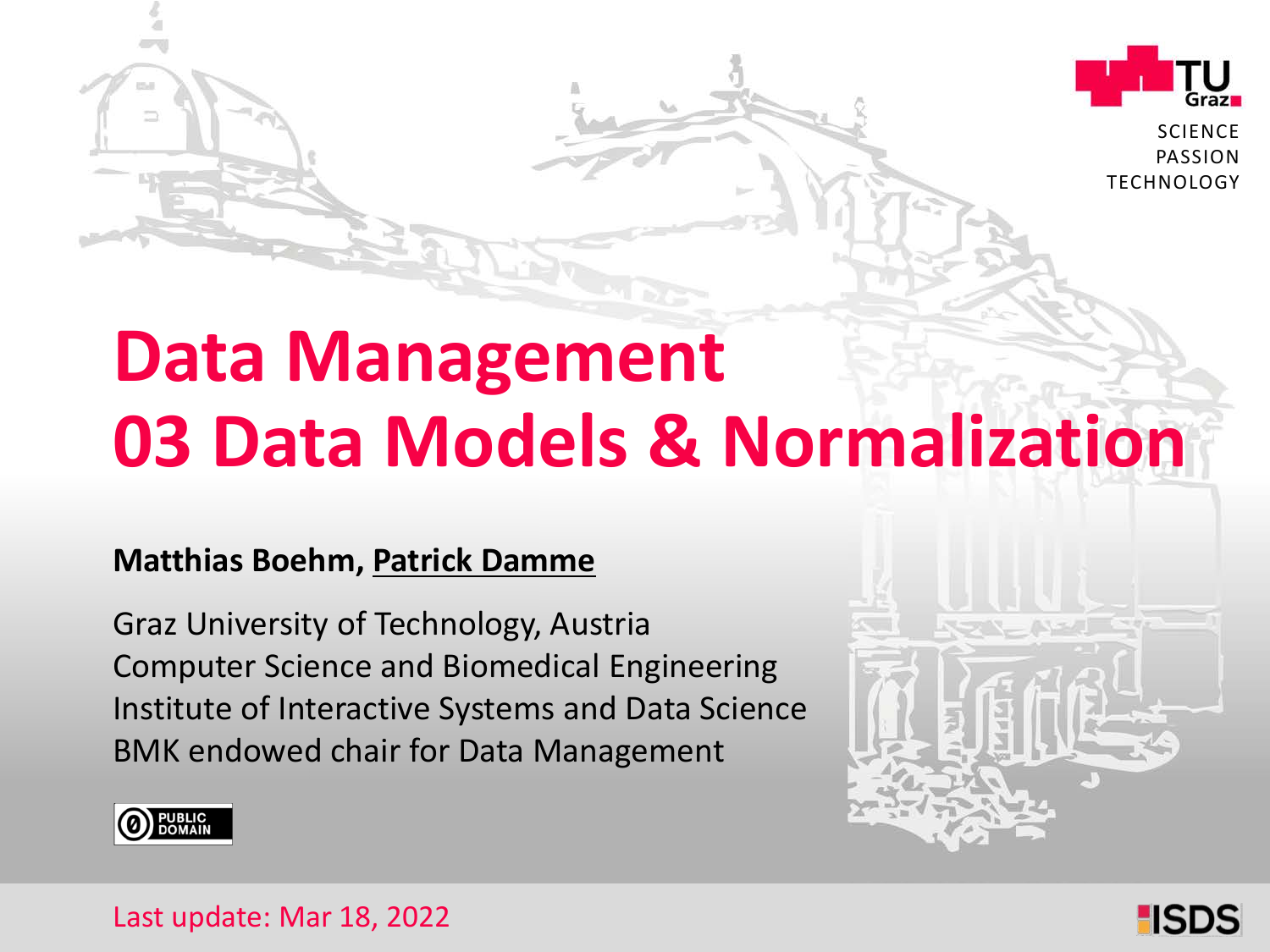

- **#1 Video Recording** 
	- Link in **TeachCenter** & **TUbe** (lectures will be public)
	- Hybrid: HSi13 / <https://tugraz.webex.com/meet/m.boehm>

### **#2 Exercise 1**

- Task description published Mar 08 and discussed last week
- **Deadline: Mar 29, 11.59pm** in TeachCenter



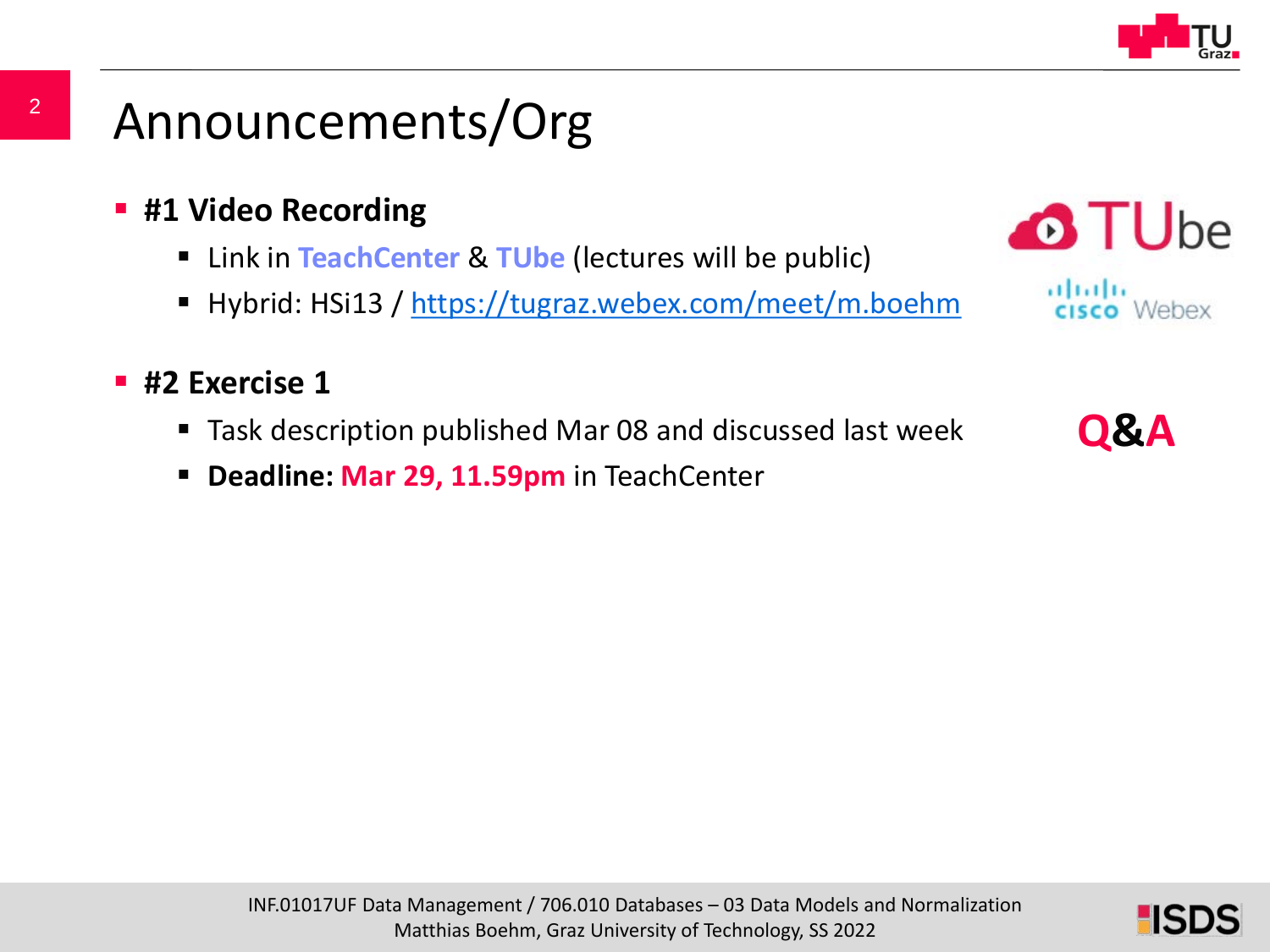# Recap: DB Design Lifecycle Phases

- **#1 Requirements engineering**
	- Collect and analyze data and application requirements
	- **Specification documents**
- **#2 Conceptual Design** (lecture 02, exercise 1)
	- Model data semantics and structure, independent of logical data model
	- **ER model / diagram**
- **#3 Logical Design** (lecture 03, exercise 1)
	- Model data with implementation primitives of concrete data model

**e.g., relational schema** + integrity constraints, views, permissions, etc

- **#4 Physical Design** (lecture 07, exercise 2)
	- **Model user-level data organization** in a specific DBMS (and data model)
	- Account for deployment environment and performance requirements





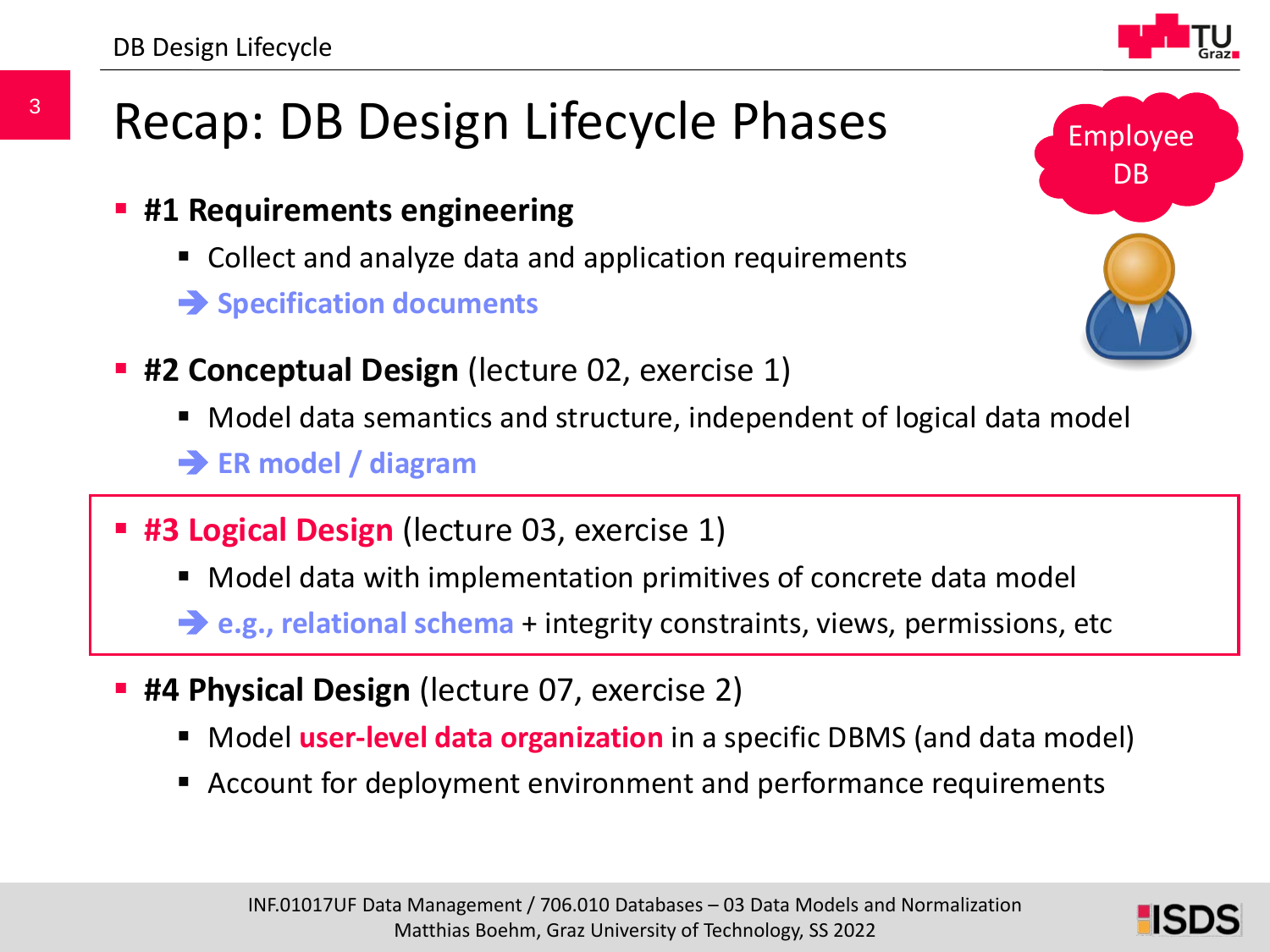

# Agenda

- **Relational Data Model**
- **ER-Diagram to Relational Schema**
- **E** Normalization



[**Credit:** Alfons Kemper, André Eickler: Datenbanksysteme - Eine Einführung, 10. Auflage. De Gruyter Studium, de Gruyter Oldenbourg 2015, ISBN 978-3-11-044375-2, pp. 1-879]

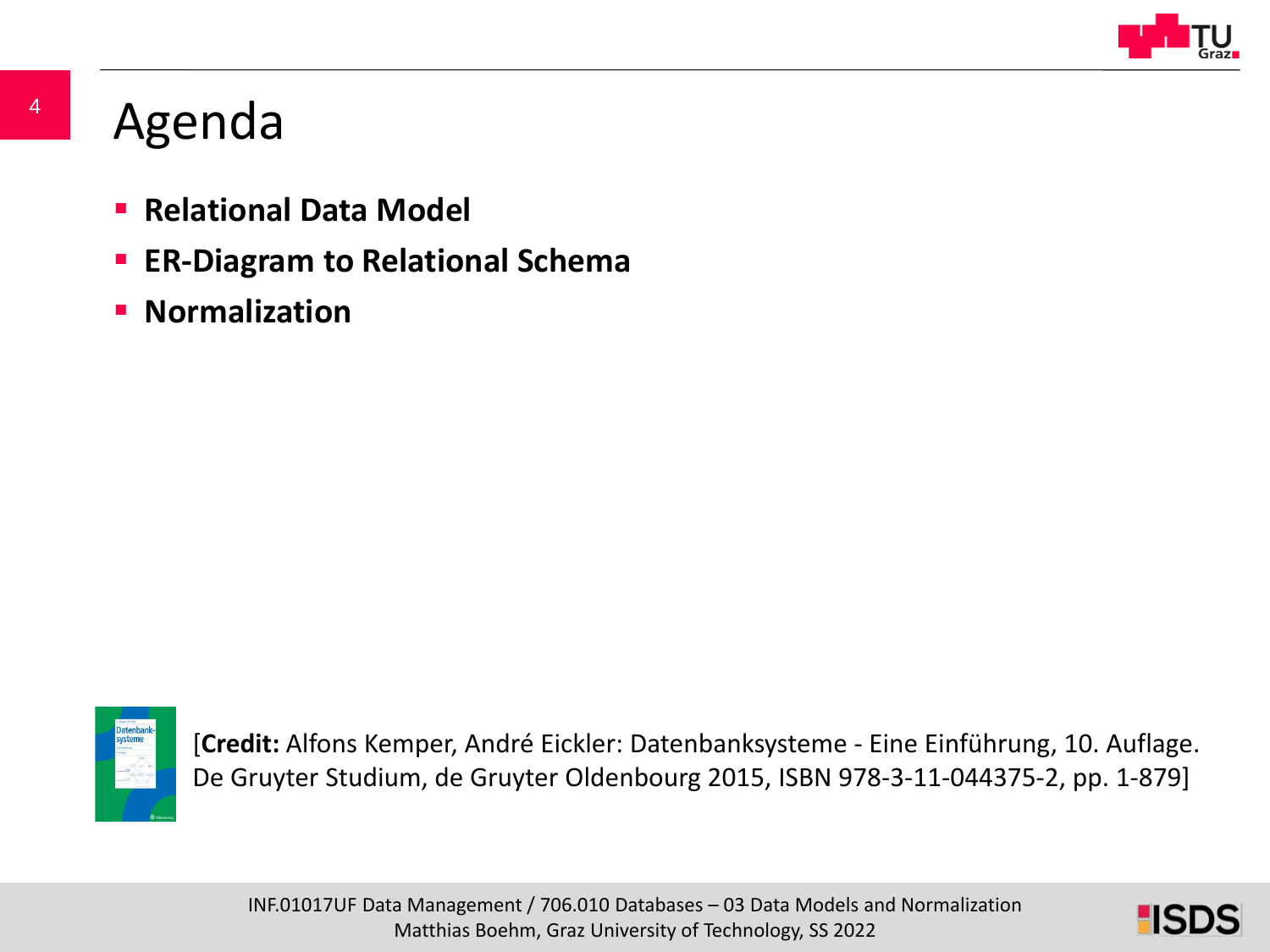

# Relational Data Model

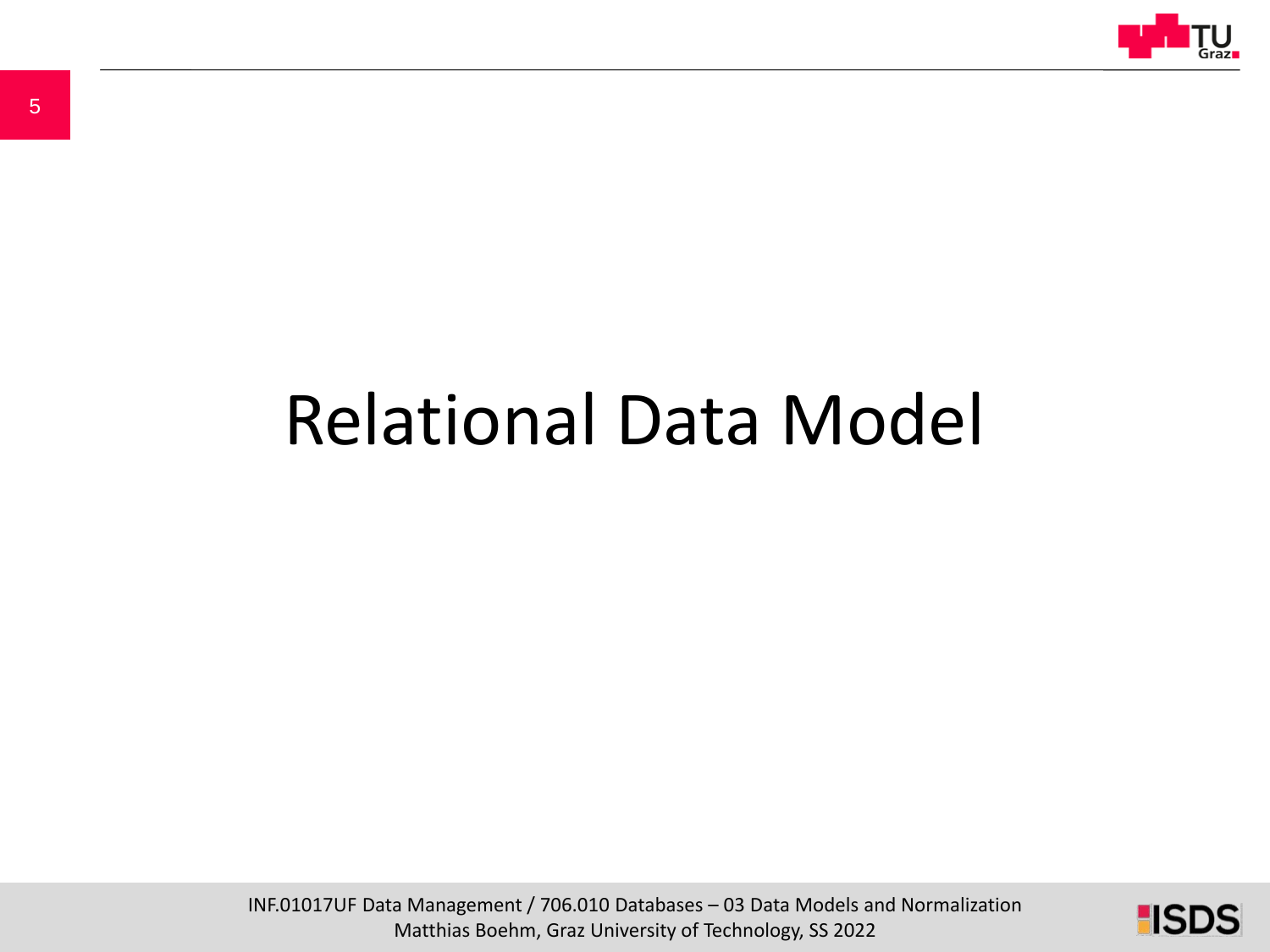Relational Data Model



**HISDS** 



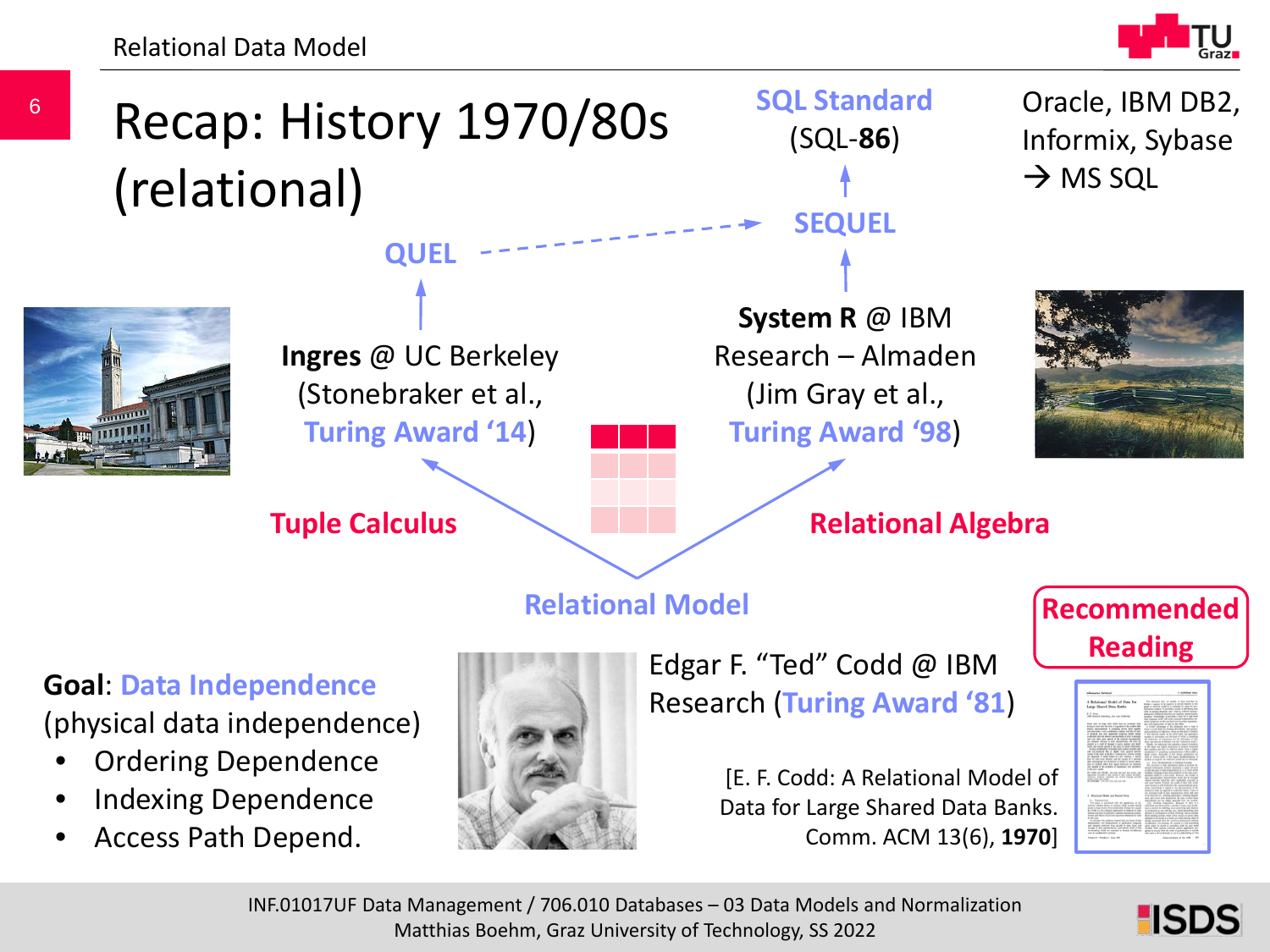# Relations and Terminology

- **Domain D (value domain): e.g., Set S, INT, Char[20]**
- **Relation R**

7

- **Relation schema** RS: Set of k attributes  $\{A_1,...,A_k\}$
- **Attribute**  $A_j$ : value domain  $D_j = dom(A_j)$
- **Relation:** subset of the Cartesian product over all value domains  $D_i$  $R \subset D_1 \times D_2 \times ... \times D_k$ ,  $k \ge 1$ Tuple
- **Additional Terminology** 
	- **Tuple**: row of k elements of a relation
	- **Cardinality** of a relation: number of tuples in the relation
	- **Rank** of a relation: number of attributes
	- **Semantics: Set** := no duplicate tuples (in practice: **Bag** := duplicates allowed)
	- **Order of tuples and attributes is irrelevant**

Attribute

| A1<br><b>INT</b> | A2<br><b>INT</b> | A3<br>BOOL |
|------------------|------------------|------------|
| $\overline{3}$   | 7                | т          |
| $\mathbf{1}$     | $\overline{2}$   | Т          |
| $\overline{3}$   | $\overline{4}$   | F          |
| 1                |                  |            |

cardinality: 4

rank: 3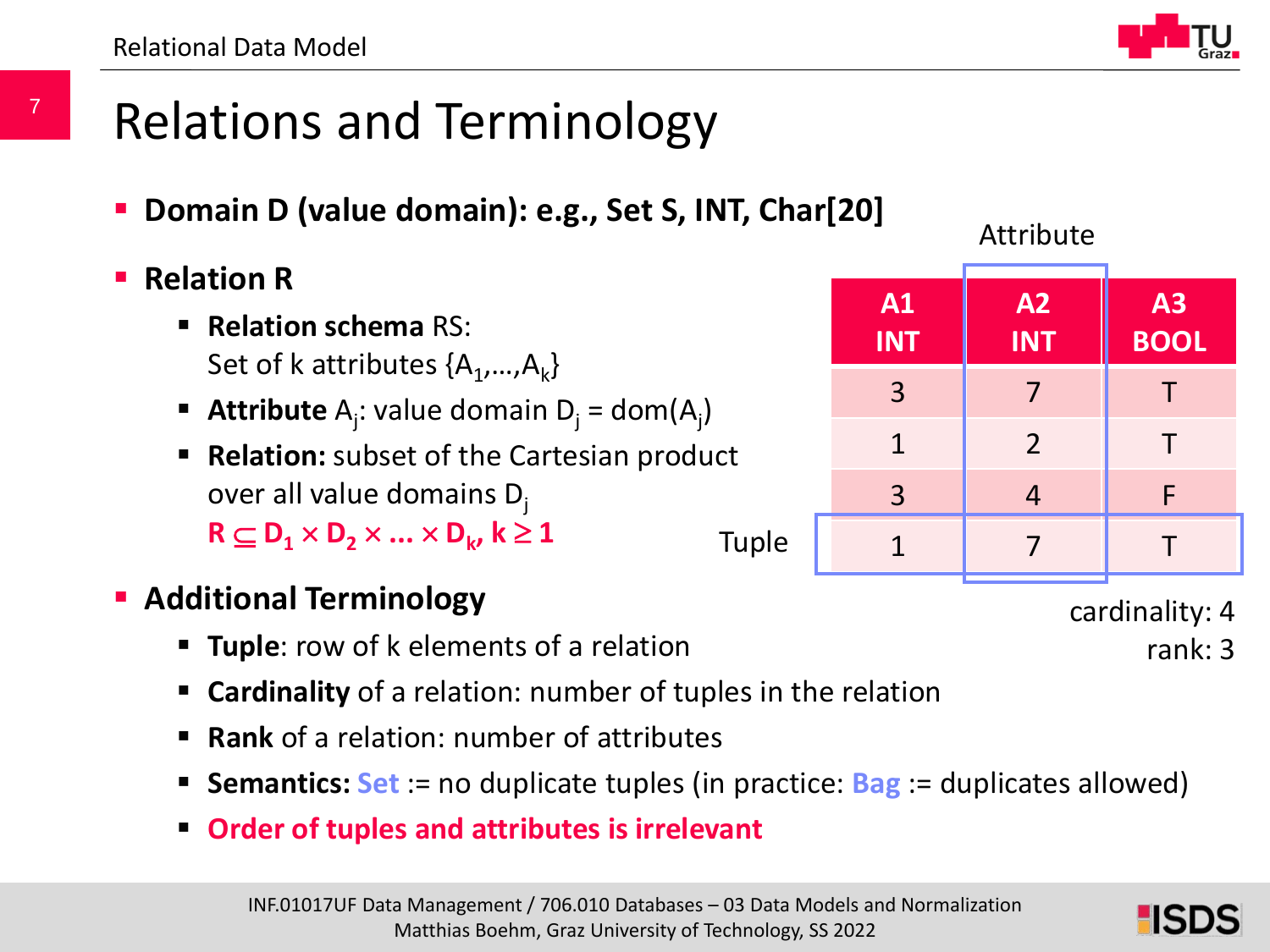

# Relations and Terminology, cont.

- **Database Schema**
	- Set of relation (table) schemas and constraints

### **Database**

- **Set of actual relations, including data**
- Database instance: current status of database

### **NULL**

- **Special NULL** value for unknown or missing values
- Part of every domain, unless **NOT NULL constraint** specified
- Special semantics for specific operations, e.g., three-value Boolean logic



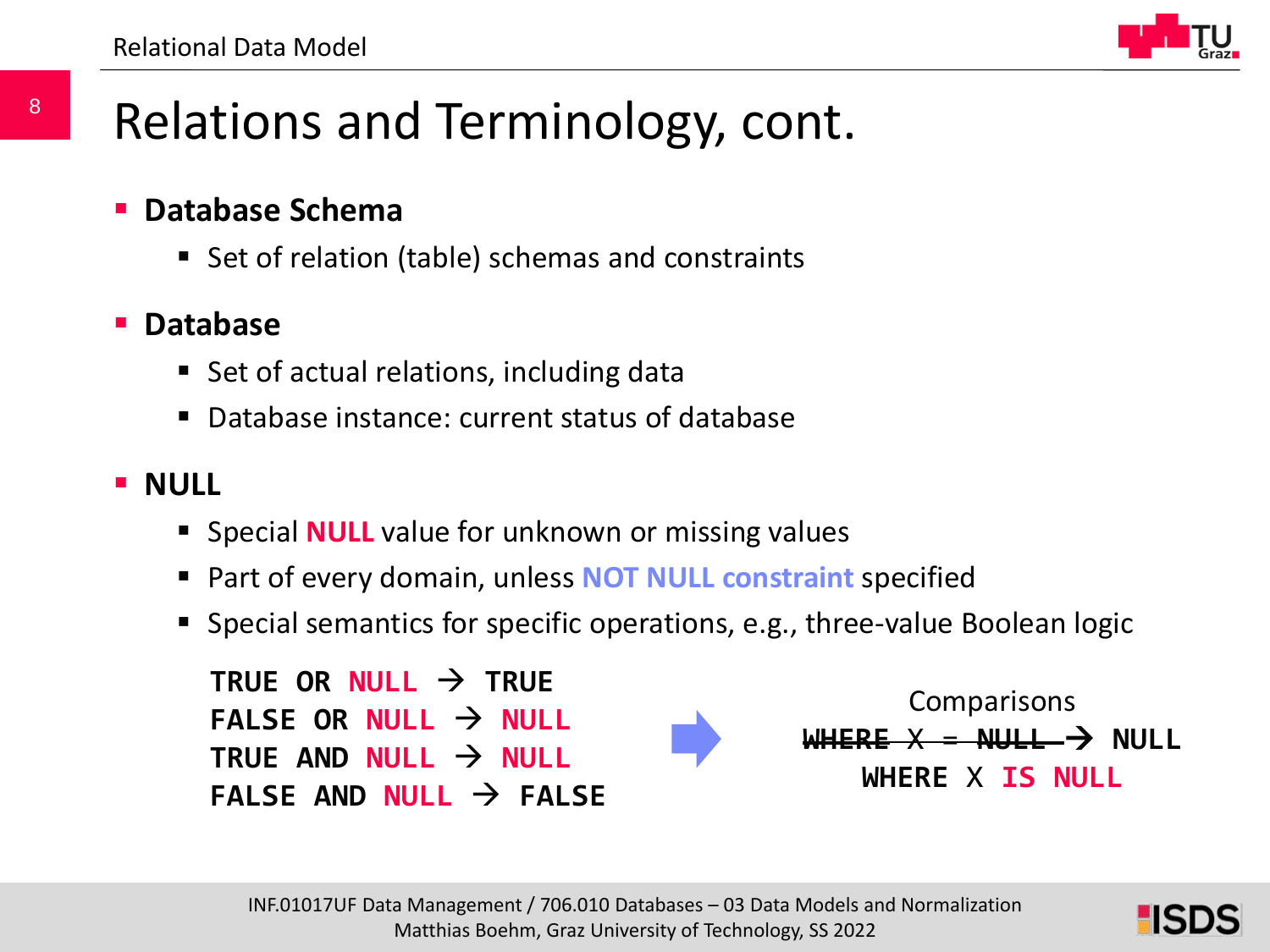

# Example UniversityDB

### **Professors**

|   | Title                            | <b>Firstname</b> | Lastname         |
|---|----------------------------------|------------------|------------------|
|   | Univ.-Prof. Dipl.-Inf. Dr.       | <b>Stefanie</b>  | Lindstaedt       |
| 3 | Assoc.Prof. Dipl.-Ing. Dr.techn. | Viktoria         | Pammer-Schindler |
|   | Univ.-Prof. Dr.-Ing.             | <b>Matthias</b>  | <b>Boehm</b>     |

| <b>- Courses</b>         | CID                | <b>Title</b>                              | <b>ECTS</b> |
|--------------------------|--------------------|-------------------------------------------|-------------|
| Summer/<br><b>Winter</b> | <b>INF.01017UF</b> | Data Management (VO)                      | 3           |
|                          | <b>INF.02018UF</b> | Data Management (KU)                      |             |
|                          | 706.010            | <b>Databases</b>                          | 3           |
|                          | 706.520            | Data Integration and Large-Scale Analysis | 5           |
| <b>Winter</b>            | 706.543            | <b>Architecture of Database Systems</b>   | 5           |
| ummer                    | 706.550            | Architecture of Machine Learning Systems  | 5           |

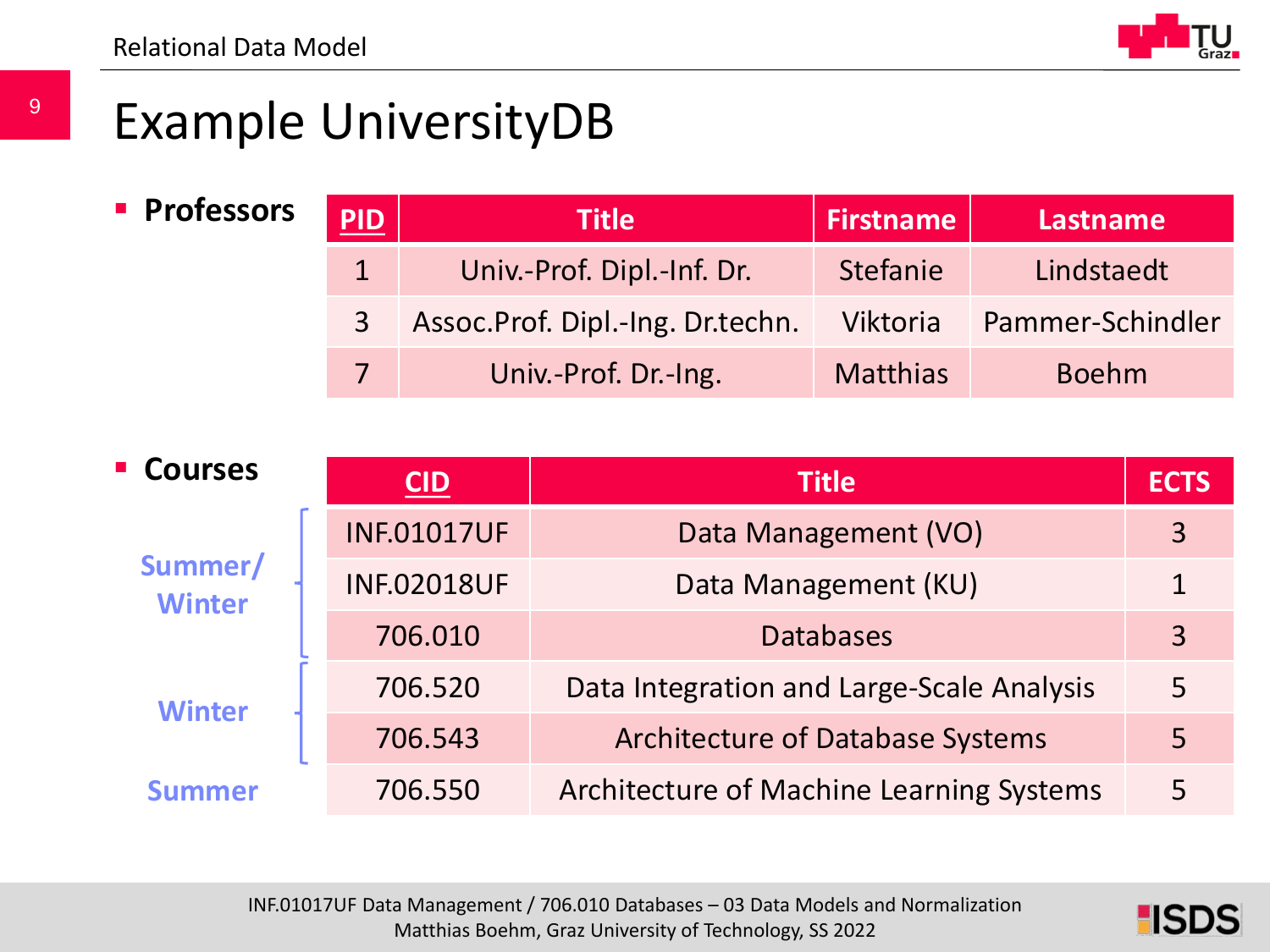

# Primary and Foreign Keys

- **Primary Key X**
	- **Minimal set of attributes** X that **uniquely identifies tuples** in a relation R
	- E.g., PID=1 $\rightarrow$ **#1 Unique:**  $\forall t_i, t_j \in R$ :  $t_i[X] = t_j[X] \Rightarrow i = j$ **#2 Defined:**  $\forall t_i \in R : t_i[X] \neq NULL$  **#3 Minimal:** no attribute can be removed wrt #1 Super key: #1-2, **candidate key:** #1-3, **primary key:** pick one of the candidate keys 1 Univ.-Prof. Dipl.-Inf. Dr. Stefanie Lindstaedt Super key Candidate key **Primary key**

### **Foreign Key**

Reference of a primary key in another relation



INF.01017UF Data Management / 706.010 Databases – 03 Data Models and Normalization Matthias Boehm, Graz University of Technology, SS 2022

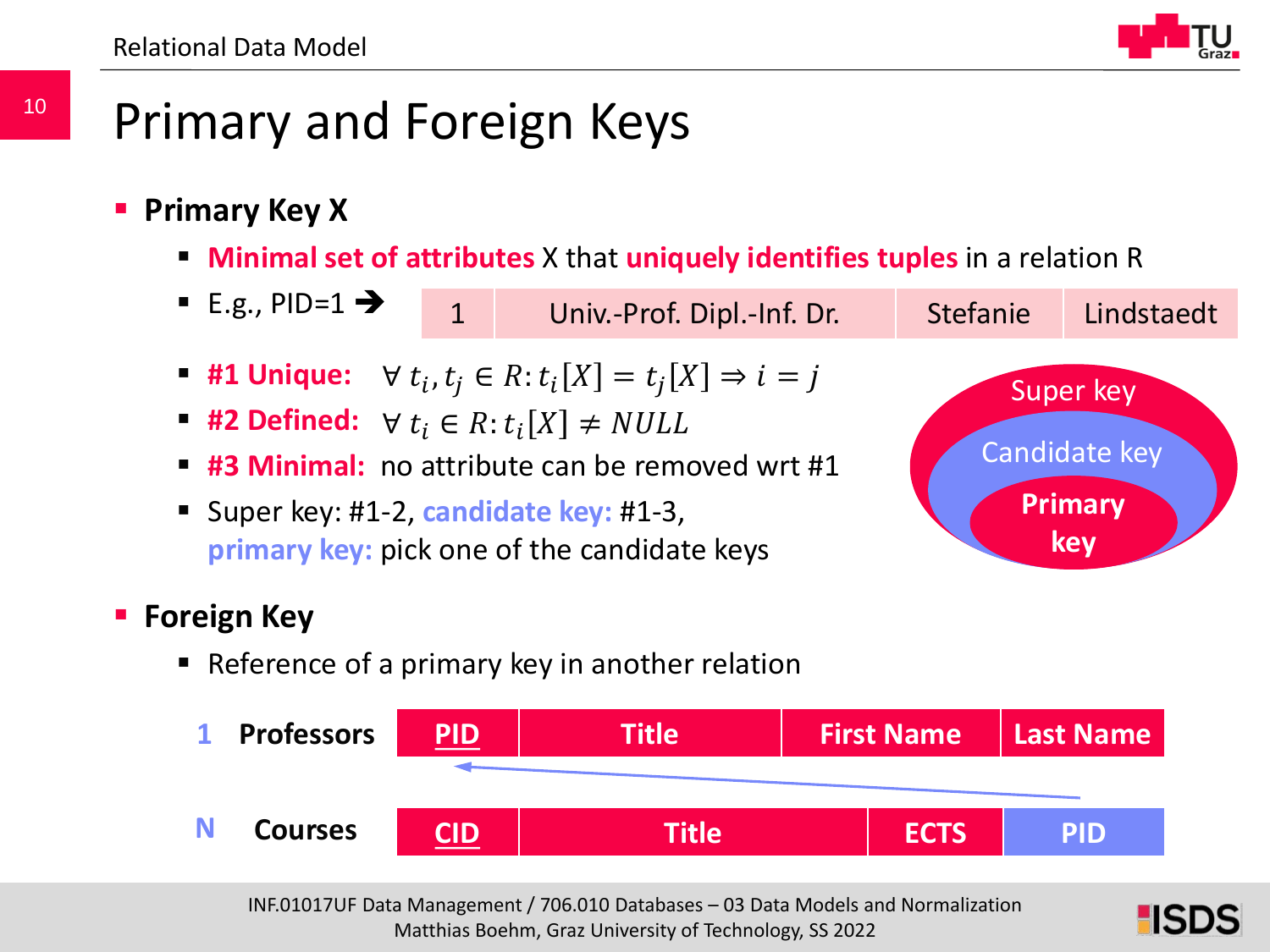

Graz Airport

GRZ

LOWG

46.9911

15.4396

1115 [ft]

# Primary and Foreign Keys, cont.

### **Example Airports**

- Airport Name
- **IATA** (International Air Transport Association) code
- **ICAO** (International Civil Aviation Organization) code
- Latitude
- Longitude
- Altitude

### **Q: Candidate Keys**

- Natural candidate keys: **IATA**, **ICAO**
- **[Surrogate (artificial) candidate key]**

### **Q: Primary Keys**

- IATA **or** ICAO, **or**
- $\blacksquare$  [Surrogate key]

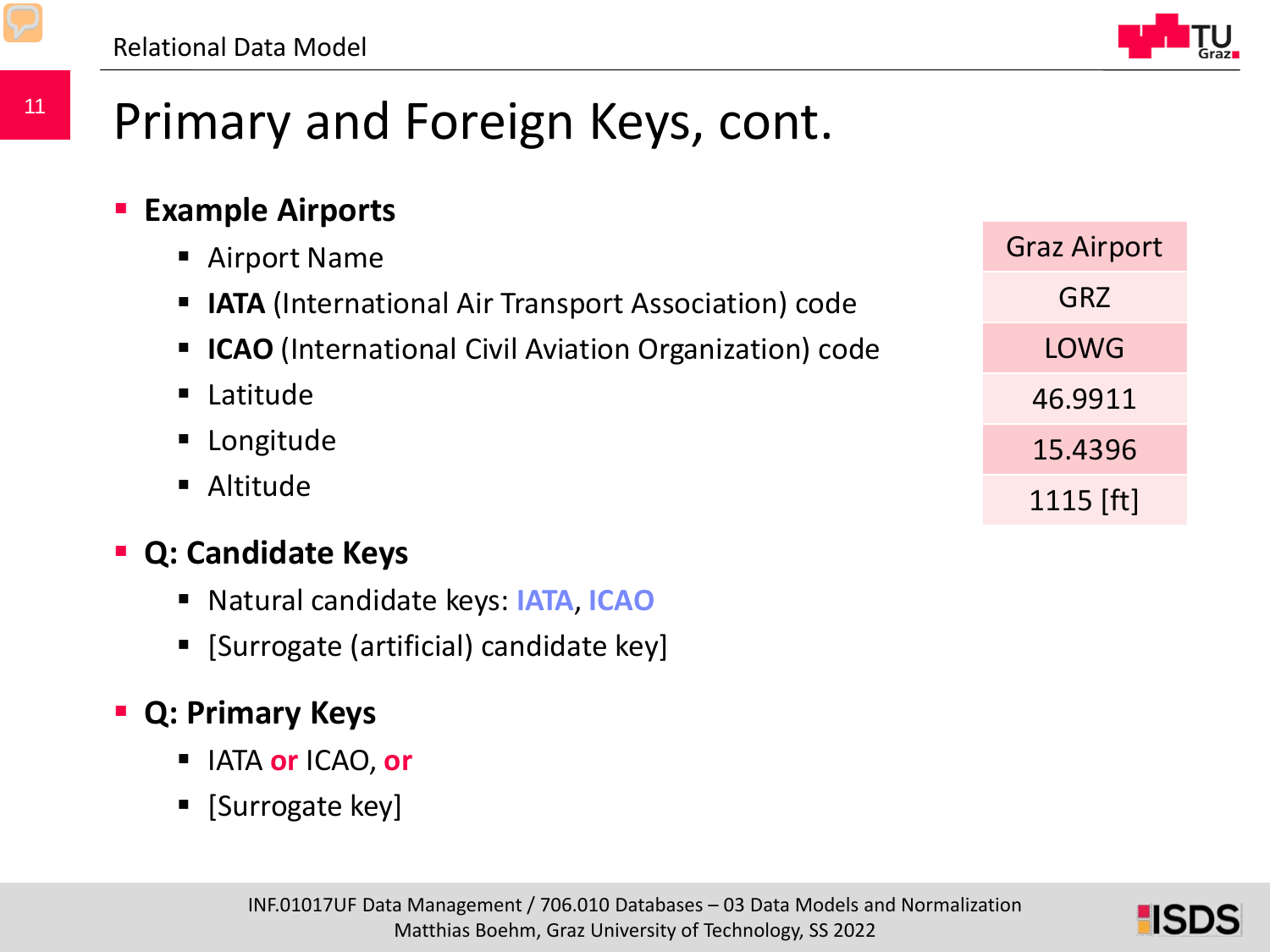## Preview Next Lectures

- **Relational Algebra [Lecture 04]**
	- **Operands: relations** (variables for computing new values)
	- **Operators**: traditional set operations and specific relational operations (symbols representing the computation)
- **Structured Query Language (SQL) [Lecture 05]** 
	- **Data Definition Language (DDL) → Manipulate the database schema**
	- Data Manipulation Language (DML)  $\rightarrow$  Update and query database

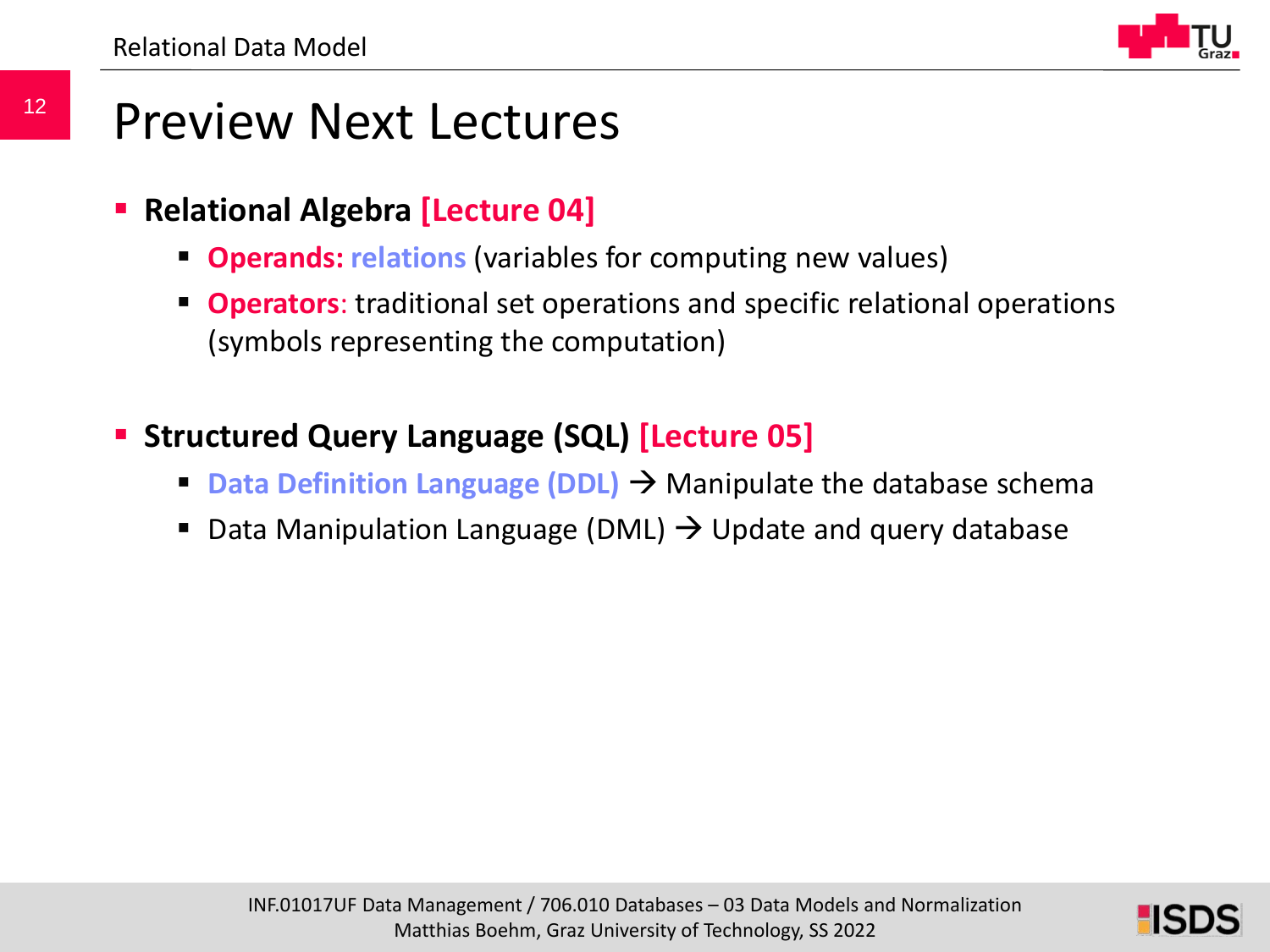13

# Example CREATE TABLE

```
CREATE TABLE Professors (
   PID INTEGER PRIMARY KEY,
   Title VARCHAR(128),
   Firstname VARCHAR(128),
   Lastname VARCHAR(128)
);
```

```
CREATE TABLE Courses (
   CID INTEGER PRIMARY KEY,
   Title VARCHAR(256),
   ECTS INTEGER NOT NULL,
   PID INTEGER
      REFERENCES Professors
```

```
Alternative for composite 
primary key:
CREATE TABLE R (
    ...,
   PRIMARY KEY(A1, A2)
);
```

```
Alternative for composite 
foreign key:
CREATE TABLE S (
    ...,
```
);

```
FOREIGN KEY(A1, A2) 
   REFERENCES R(A1, A2)
```

```
);
```
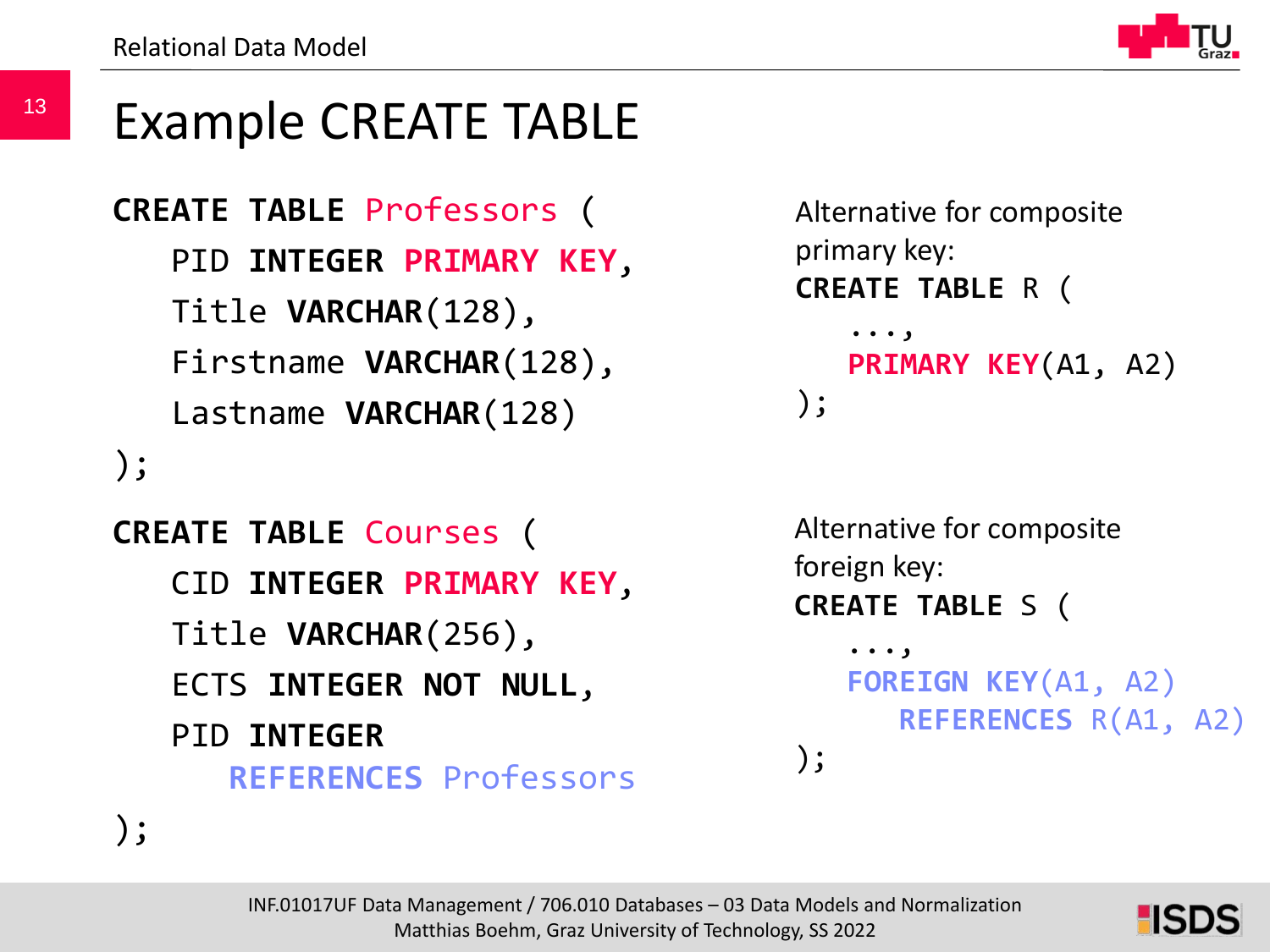14



# Referential Integrity Constraints

- **Foreign Keys:** 
	- Reference of a primary key in another relation
	- **Referential integrity:** FK need to reference existing tuples or NULL
- **Enforcing Referential Integrity** 
	- **#1 Error** (default)

**DELETE FROM** Professors **WHERE** PID=7



- **#2 Propagation** on request
	- $\blacksquare$  E.g., for existential dependence
- **CREATE TABLE** Courses (... **PID INTEGER REFERENCES** Professors **ON DELETE CASCADE**);
- **#2 Set NULL** on request
	- E.g., for independent entities

**CREATE TABLE** Courses (... **PID INTEGER REFERENCES** Professors **ON DELETE SET NULL**);

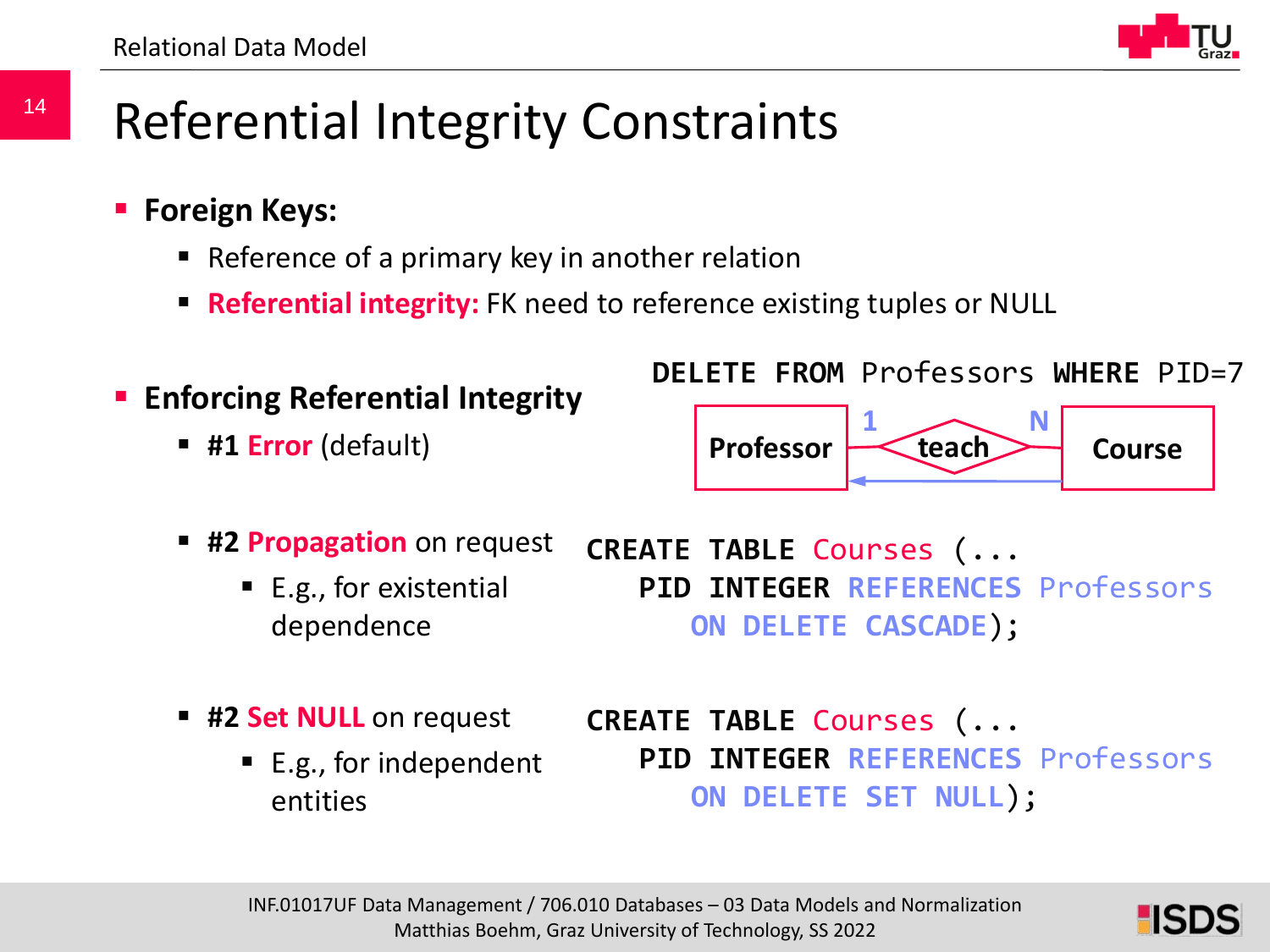

# Domain and Semantic Constraints

### **Domain/Semantic Constraints**

- Value constraints of individual attributes (single and multi-column constraints)
- **CHECK:** Value ranges or enumerated valid values
- **Explicit naming via CONSTRAINT**
- **UNIQUE Constraints**
	- Enforce uniqueness of non-primary key attribute
- **NOT NULL Constraints**
	- Enforce known / existing values, potentially with DEFAULT
- **Triggers** (in **lecture 05**)
	- Run stored procedures on insert/delete/update
	- Full flexibility to specify arbitrary complex constraints

**CREATE TABLE** Courses (

ECTS **INTEGER**

CID **INTEGER PRIMARY KEY**,

); (**In ProstgreSQL:** no subqueries

**CHECK** (ECTS **BETWEEN** 1 **AND** 10)

in CHECK constraints)

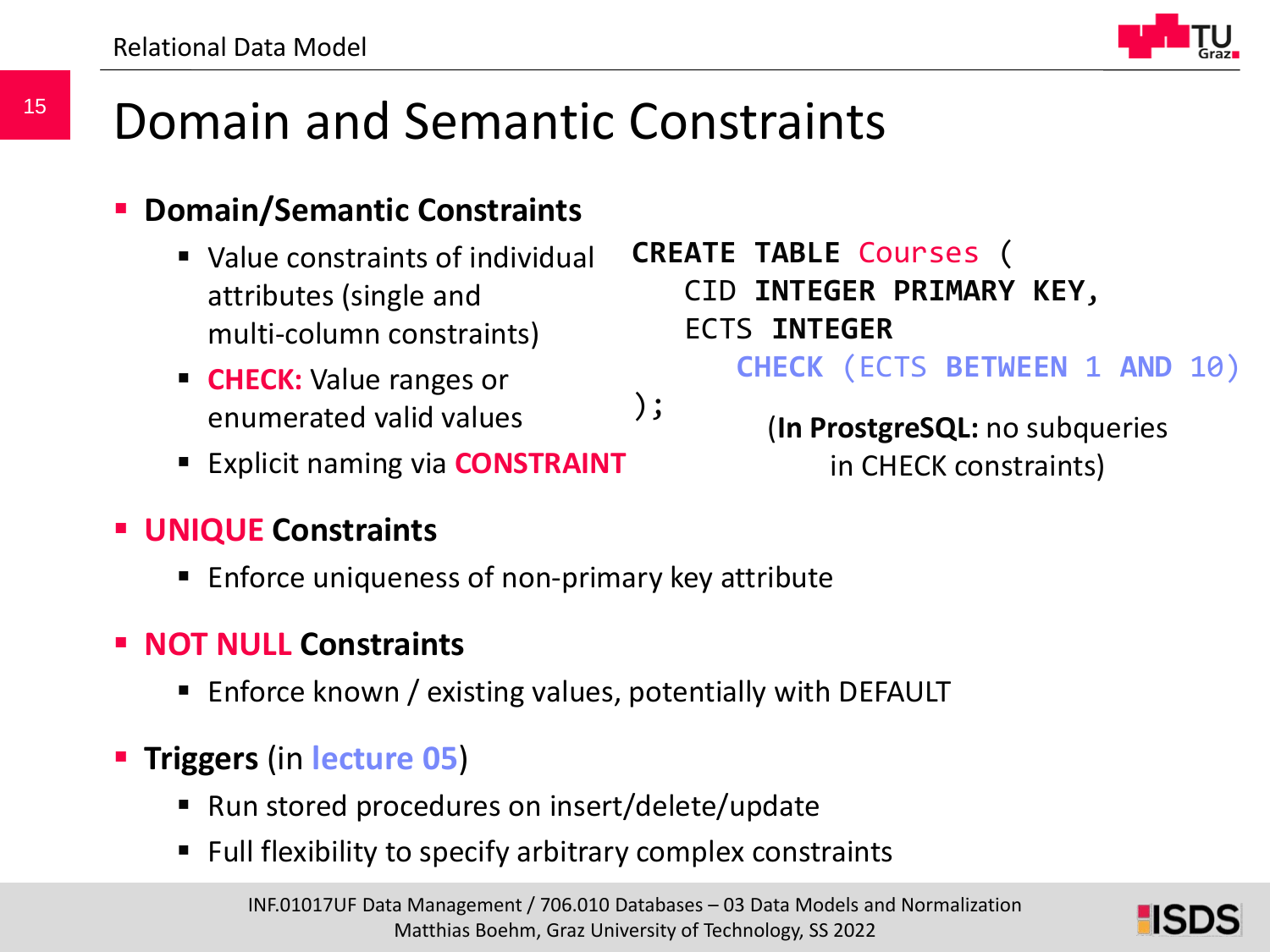16



# BREAK (and Test Yourself), cont.

- **Task: Assume Student(SID, Name, DoB), where SID is unique and defined (not null). List valid super and candidate keys** (2/100 points)
- **F** Super Keys
	- $\bullet$  (SID)
	- (SID, Name)
	- (SID, DoB)
	- (SID, Name, DoB)
- **Candidate Keys**
	- $\bullet$  (SID)



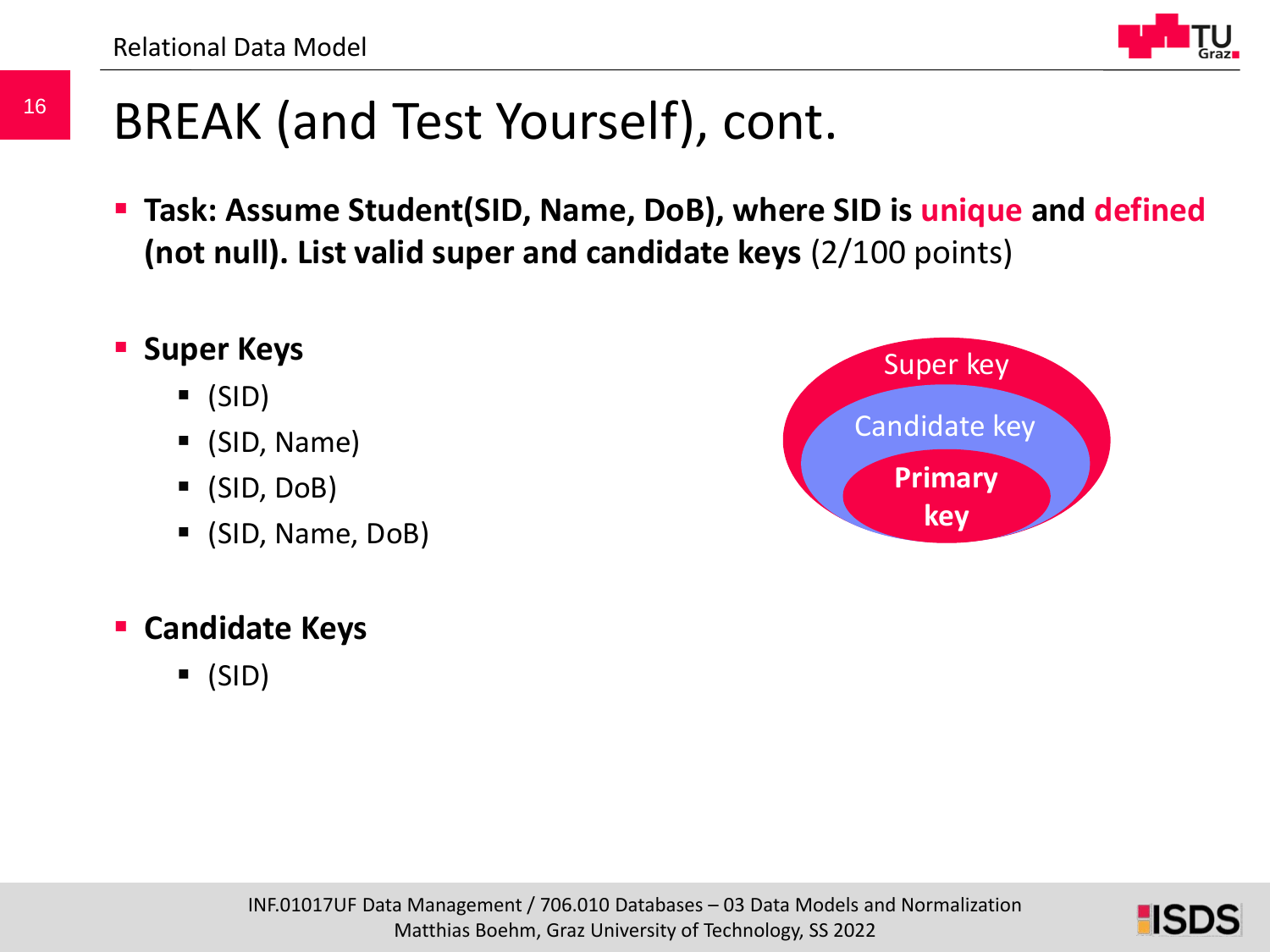

# ER-Diagram to Relational Schema



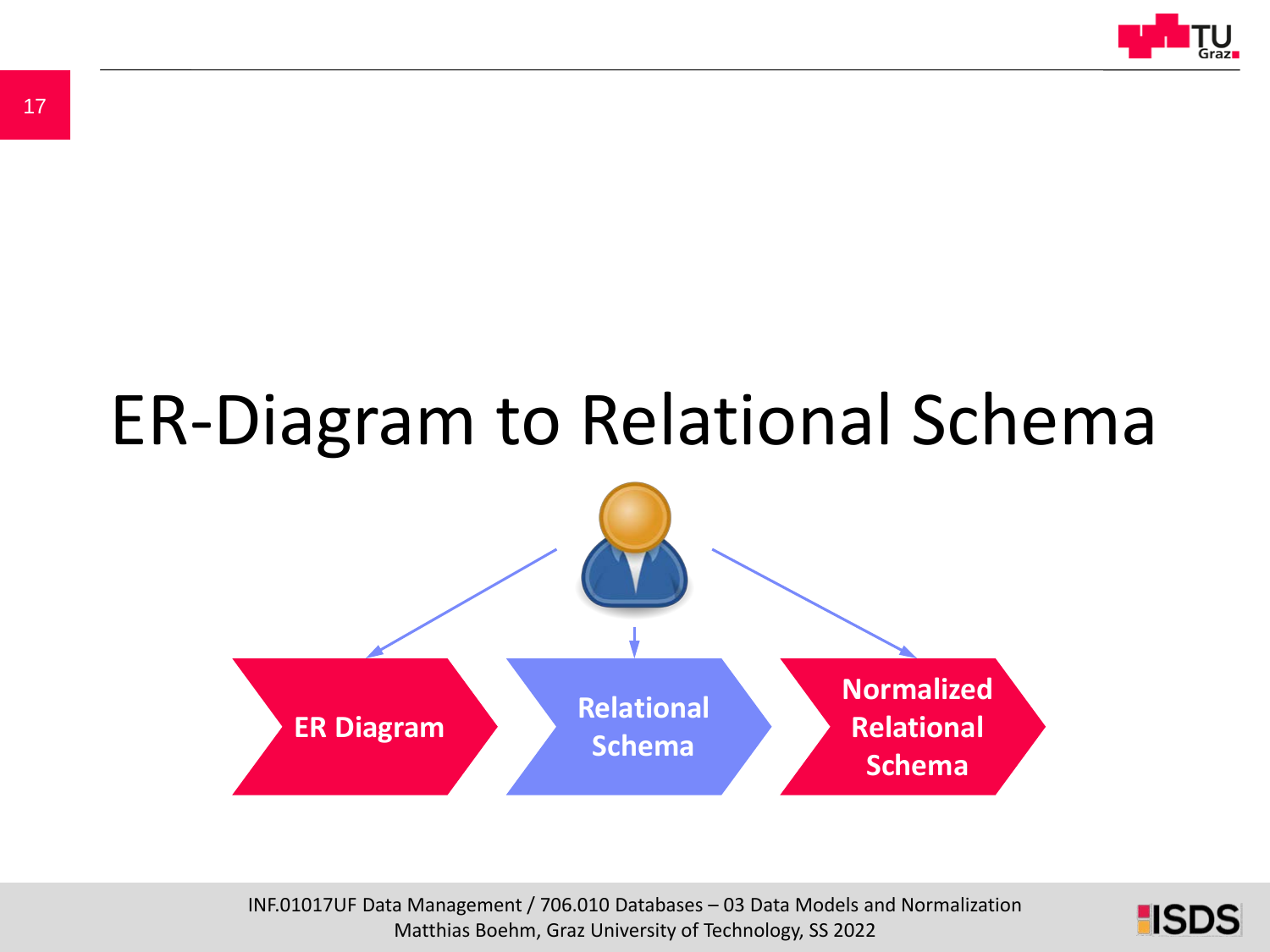



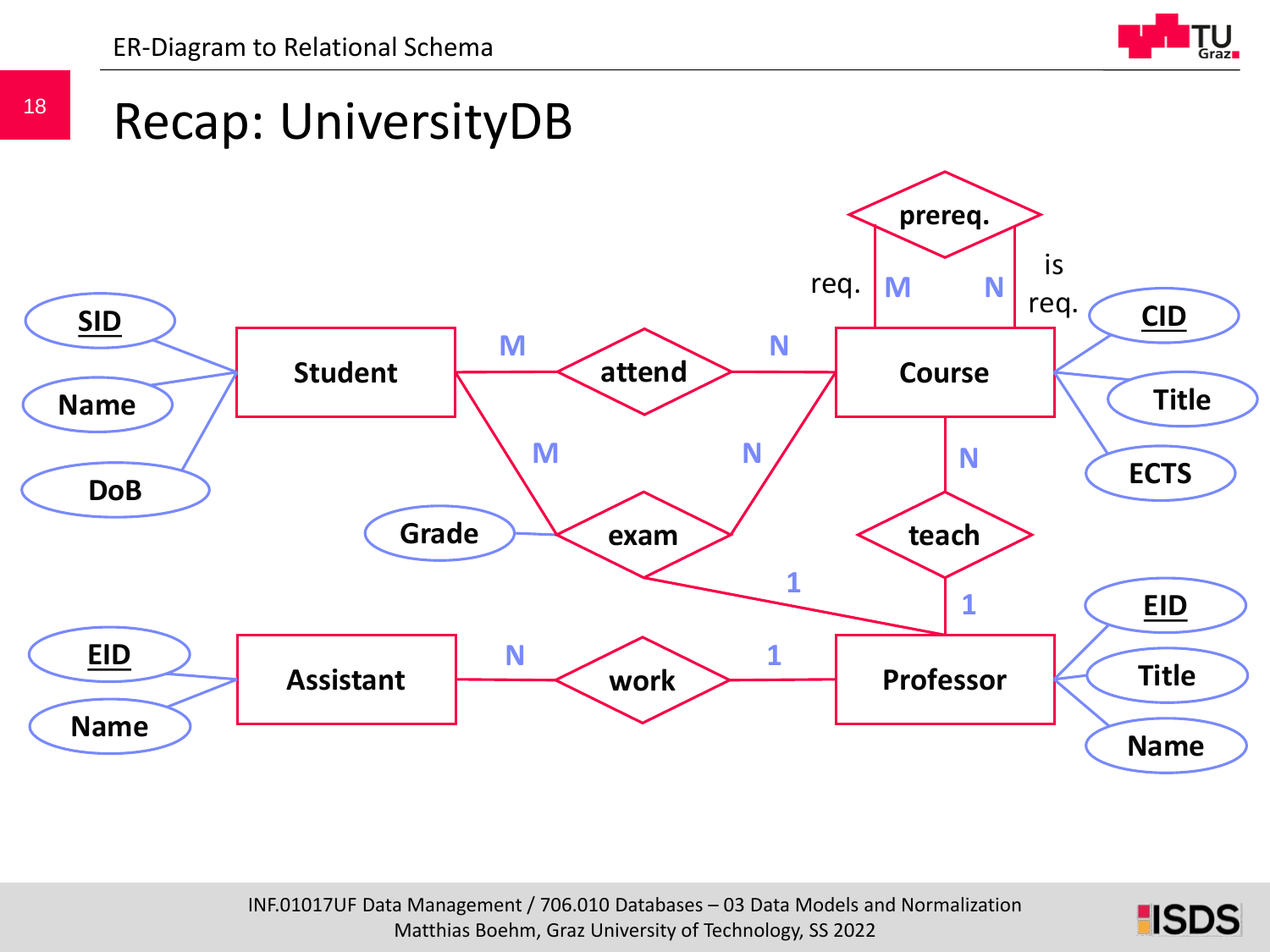

# Step 1: Mapping Entity Types

- **Each entity type directly maps to a relation**
	- **Introduce surrogate (artificial) keys if needed**
- **Examples**



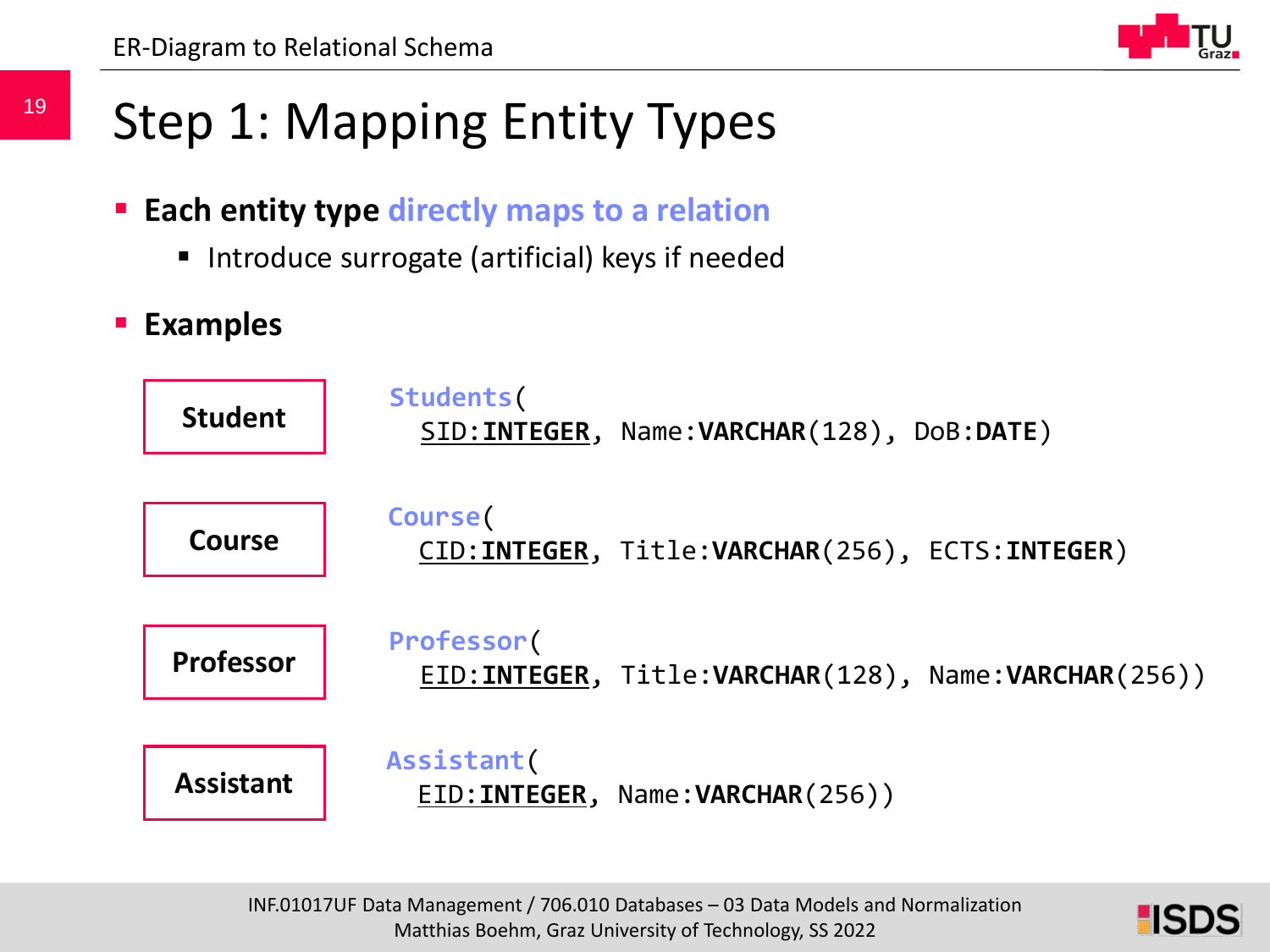

# Step 2: Mapping Attributes

- **Atomic Attributes** 
	- Direct mapping to attributes of relation
	- Choice of **data types and constraints**

### **Composite Attributes**

- **Split into atomic attributes,**
- Composite value, or
- Object-relational data types

### **Derived Attributes**

- Generated columns or **via views**
- **Multi-valued Attributes**
	- **Relation with FK** to originating relation



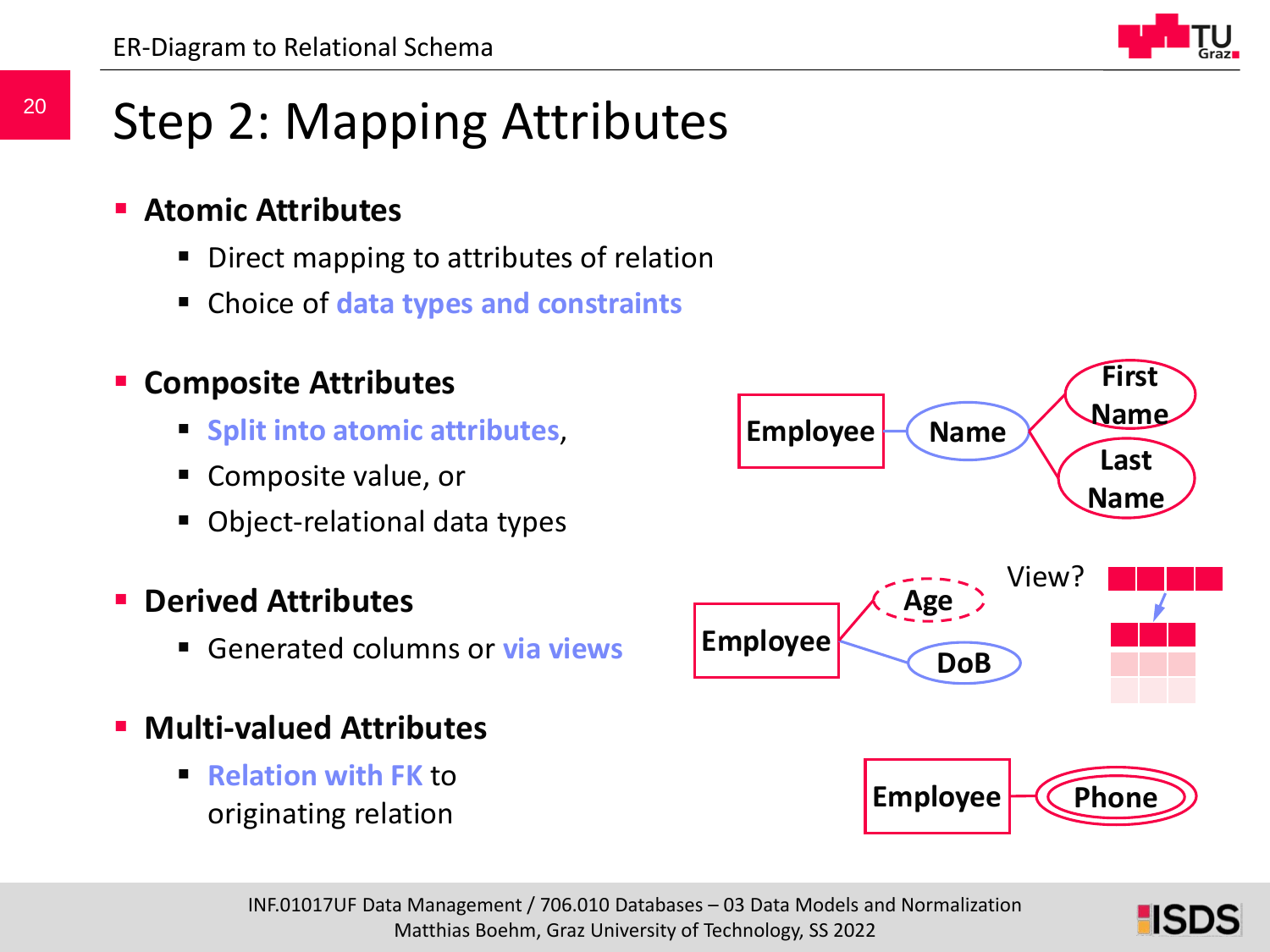**CID**

# Step 3: Mapping Relationship Types

- **Generic Solution**
	- Map every relationship type to a **relation**
	- **Compose primary key of keys from** involved entity types (**foreign keys**)
	- **Append attributes** of relationship type
	- **Recursive relationships:** careful naming



### **Exams** (foreign keys: {SID}, {CID}, {EID}; primary key: {SID, CID, EID})

| <b>SIDFK</b> | <b>CIDFK</b>       | רך | <b>Grade</b> |
|--------------|--------------------|----|--------------|
| 12345        | 706.010            |    | 1.0          |
| 12399        | 706.550            |    | 1.7          |
| 12399        | 706.010            |    | 1.3          |
| 12282        | <b>INF.01017UF</b> |    | 1.0          |

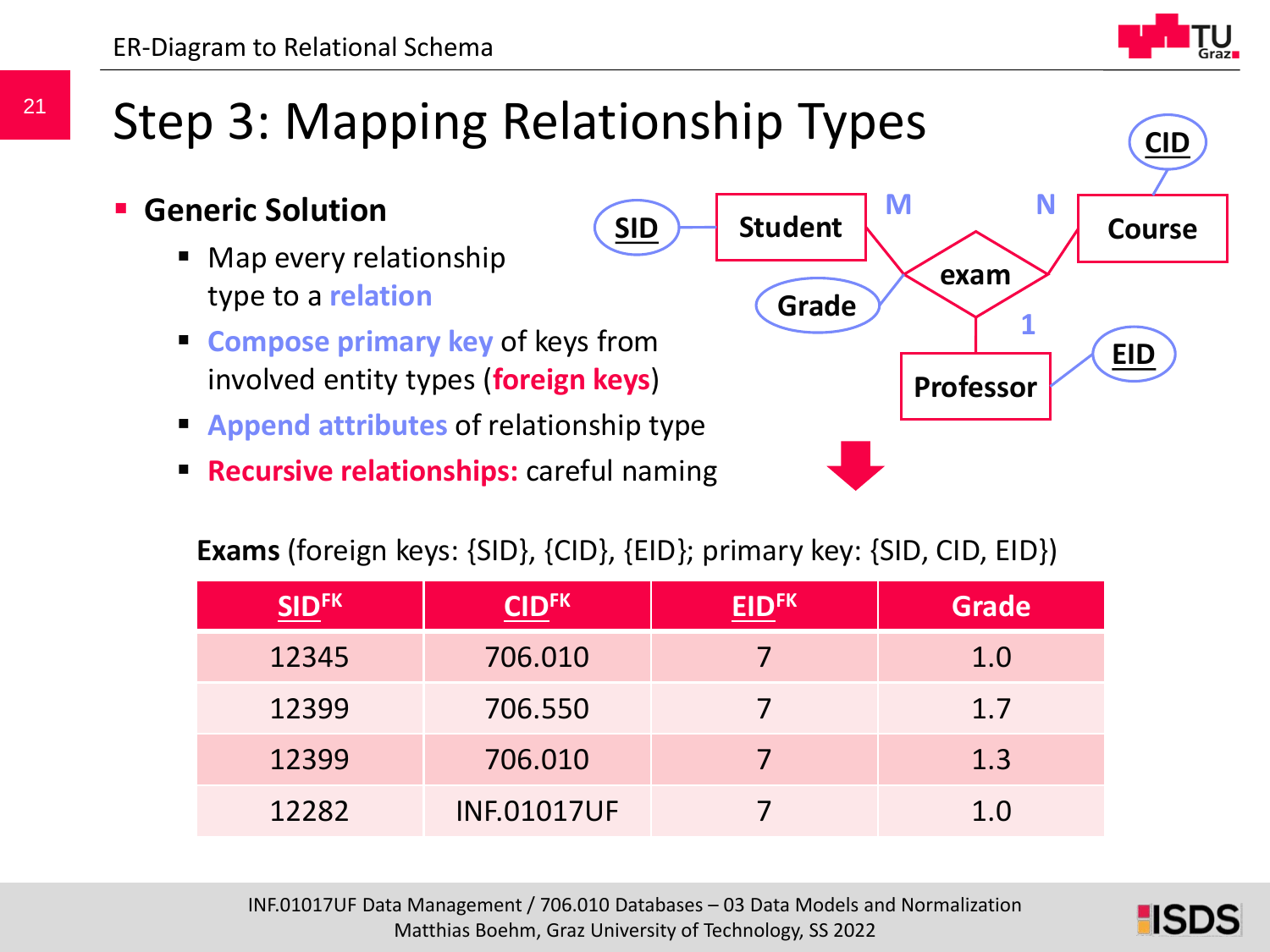

**Merge relations** 

# Step 4: Simplification

 **Issue: Unnecessary Relation per Relationship Type →** Simplify 1:1, 1:N, N:1 relationship types



 **Examples Fused Step 3-4**

- For **E1 – R – E2**
- Modified Chen

| <b>Cardinality</b> | Implementation                                                           |
|--------------------|--------------------------------------------------------------------------|
| 1:1                | One relation E12, PK from E1 or E2                                       |
| C:1                | One relation E12 (or two), PK from E2                                    |
| $1:$ M             | Two relations $E1 + E2$ , E2 w/ FK to E1<br>(see Professor-Course above) |
| MC:MC              | Three relations E1, R, E2; R w/ FKs to E1/E2                             |

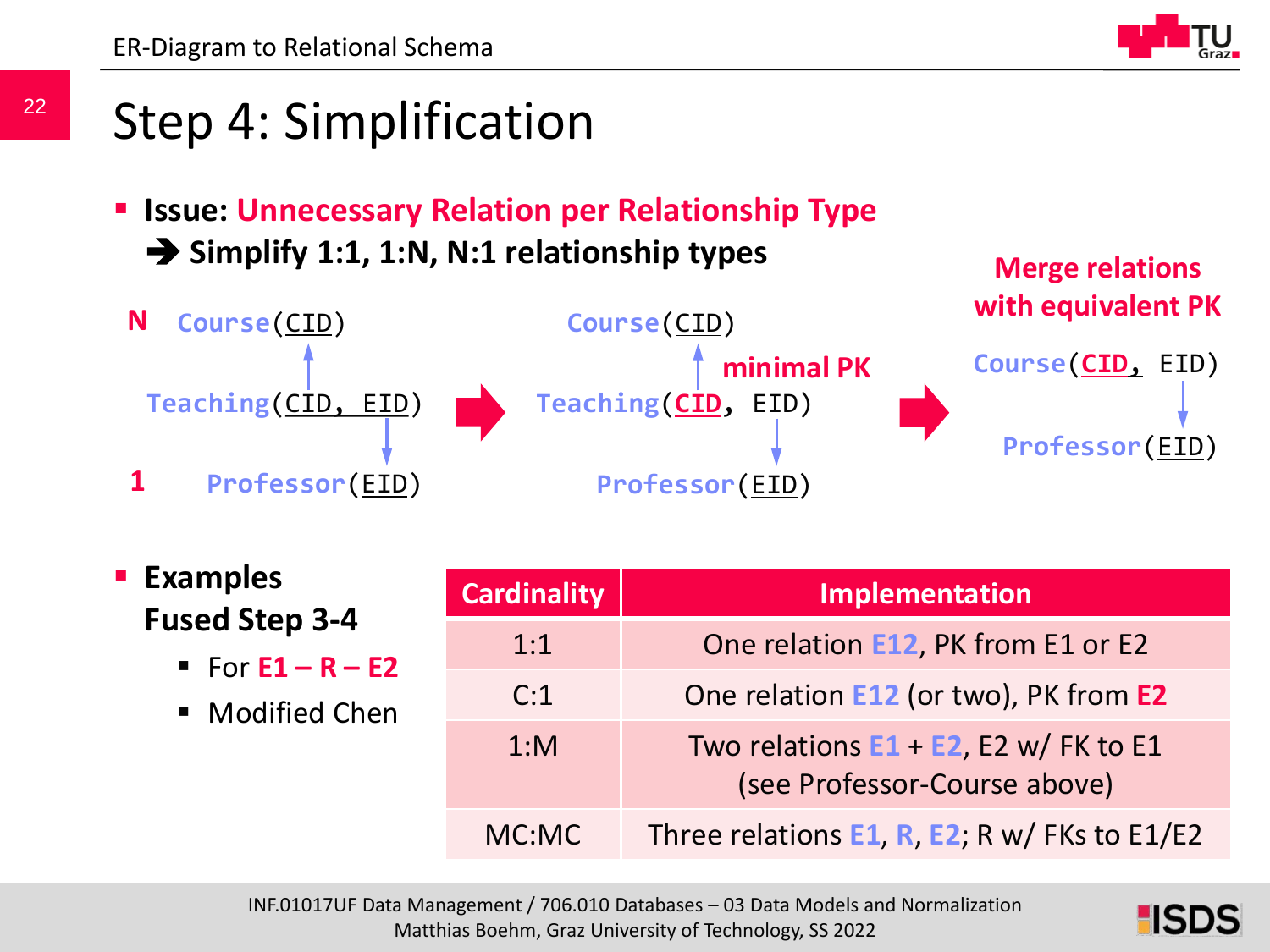# Step 5: Mapping Specializations

- **#1 Universal Relation**
	- One relation, **NULL** assigned for non-applicable attributes
	- **Employee**
- **#2 Object-oriented**
	- One relation per specialized entity
	- Horizontally partitioned
	- **Employee, Assistant, Professor**

### **#3 ER-oriented**

- One relation per specialized entity
- Vertically partitioned
- **Employee, Assistant, Professor**

**EID Name**

7 Matthias

Boehm

**INFREDATA Management Control 2007** Belationship Model, Stanford 2007] [Jeffrey D. Ullman: CS14 Introduction to Databases - Entity-

**EID Title**

7 **Univ.-Prof. Dr.-Ing.** 

$$
\sum_{\substack{\text{[GUP-Pdcl:Corr] = 1000} \text{Fdof:} \text{Fdof:} \text{Fdof:} \text{Fdof:} \text{Fdof:} \text{Fdof:} \text{Fdof:} \text{Fdof:} \text{Fdof:} \text{Fdof:} \text{Fdof:} \text{Fdof:} \text{Fdof:} \text{Fdof:} \text{Fdof:} \text{Fdof:} \text{Fdof:} \text{Fdof:} \text{Fdof:} \text{Fdof:} \text{Fdof:} \text{Fdof:} \text{Fdof:} \text{Fdof:} \text{Fdof:} \text{Fdof:} \text{Fdof:} \text{Fdof:} \text{Fdof:} \text{Fdof:} \text{Fdof:} \text{Fdof:} \text{Fdof:} \text{Fdof:} \text{Fdof:} \text{Fdof:} \text{Fdof:} \text{Fdof:} \text{Fdof:} \text{Fdof:} \text{Fdof:} \text{Fdof:} \text{Fdof:} \text{Fdof:} \text{Fdof:} \text{Fdof:} \text{Fdof:} \text{Fdof:} \text{Fdof:} \text{Fdof:} \text{Fdof:} \text{Fdof:} \text{Fdof:} \text{Fdof:} \text{Fdof:} \text{Fdof:} \text{Fdof:} \text{Fdof:} \text{Fdof:} \text{Fdof:} \text{Fdof:} \text{Fdof:} \text{Fdof:} \text{Fdof:} \text{Fdof:} \text{Fdof:} \text{Fdof:} \text{Fdof:} \text{Fdof:} \text{Fdof:} \text{Fdof:} \text{Fdof:} \text{Fdof:} \text{Fdof:} \text{Fdof:} \text{Fdof:} \text{Fdof:} \text{Fdof:} \text{Fdof:} \text{Fdof:} \text{Fdof:} \text{Fdof:} \text{Fdof:} \text{Fdof:} \text{Fdof:} \text{Fdof:} \text{Fdof:} \text{Fdof:} \text{Fdof:} \text{Fdof:} \text{Fdof:} \text{Fdof
$$



**Assistant Professor**

**work N 1**



**Title**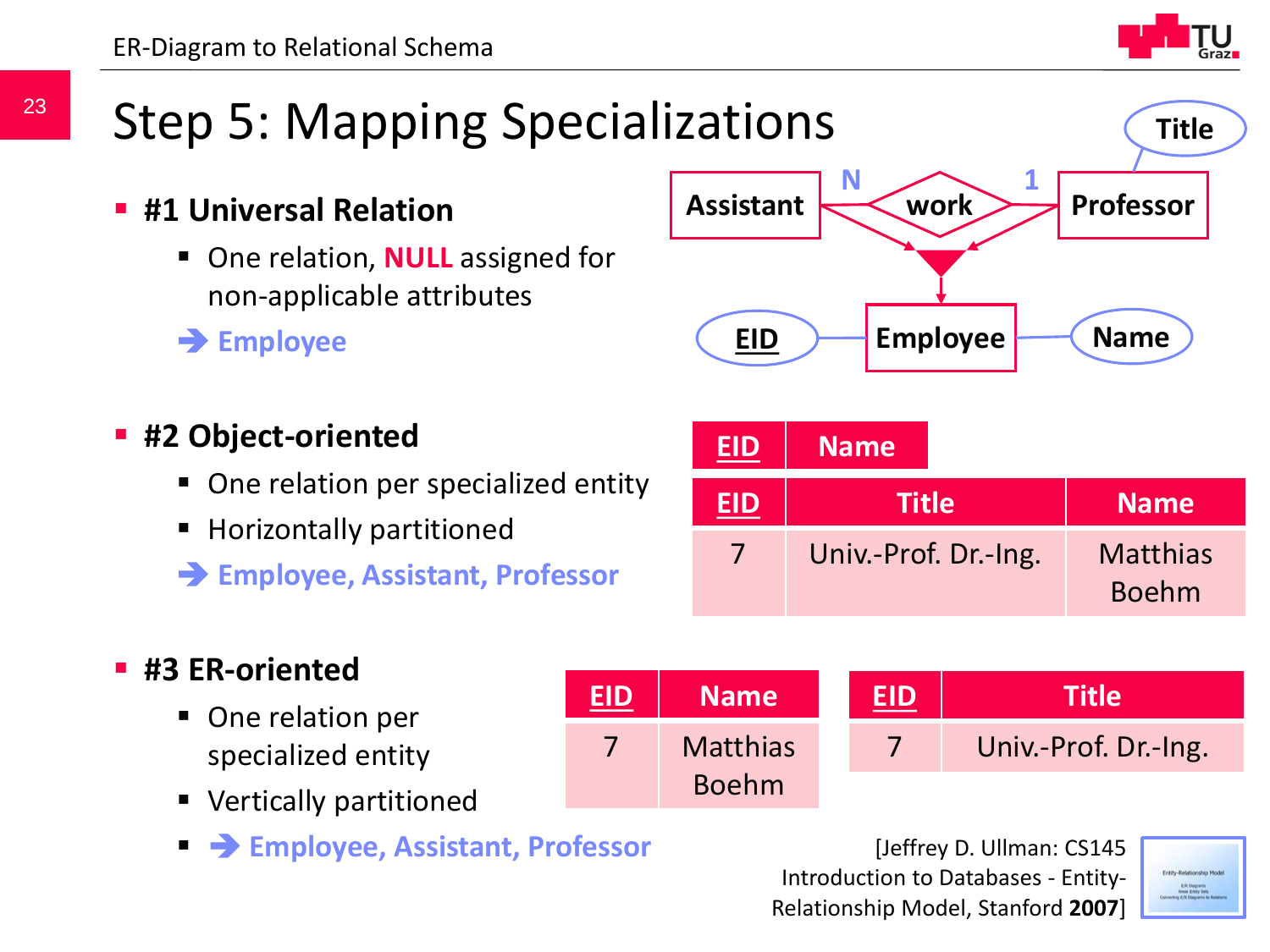

# BREAK (and Test Yourself)

 **Task: Map the given ER diagram into a relational schema, including data types, primary keys, and foreign keys** (9/100 points)

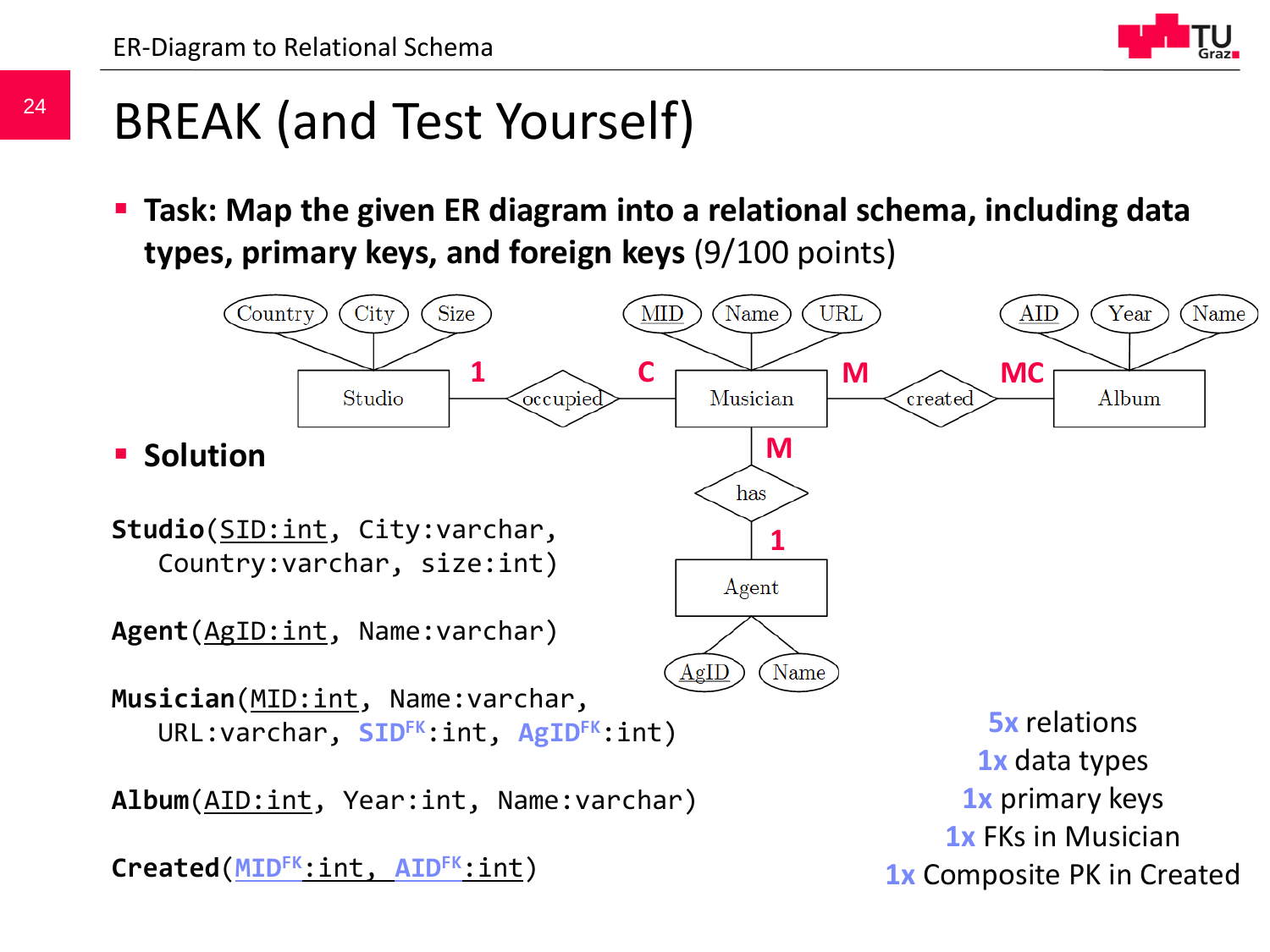



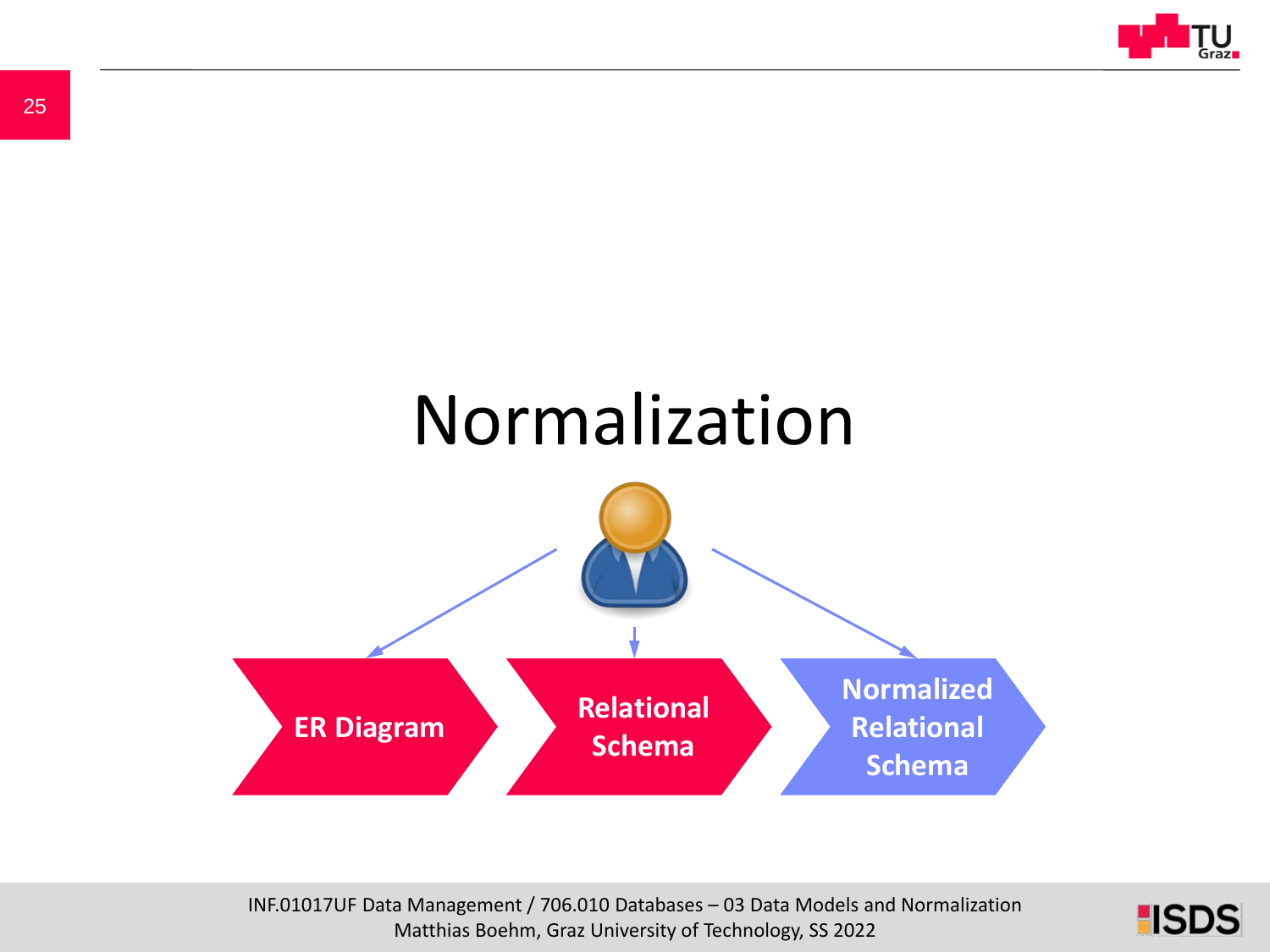

# Motivation Poor Relational Schemas

**ProfCourse** (mixed entity types **redundancy**)

| <b>EID</b> | <b>Name</b>  | <b>CID</b>         | <b>Title</b>                                    | <b>ECTS</b>    |
|------------|--------------|--------------------|-------------------------------------------------|----------------|
| 7          | <b>Boehm</b> | <b>INF.01014UF</b> | Data Management (VO)                            | $\overline{3}$ |
| 7          | <b>Boehm</b> | <b>INF.02018UF</b> | Data Management (KU)                            | 1              |
| 7          | <b>Boehm</b> | 706.010            | <b>Databases</b>                                | $\overline{3}$ |
| 7          | <b>Boehm</b> | 706.520            | Data Integration and Large-Scale Analysis       | 5              |
| 7          | <b>Boehm</b> | 706.543            | <b>Architecture of Database Systems</b>         | 5              |
|            | <b>Boehm</b> | 706.550            | <b>Architecture of Machine Learning Systems</b> | 5              |

- **Insert Anomaly:** How to insert a new lecture or prof?
- **Update Anomaly:** How to update "Boehm"  $\rightarrow$  "Böhm"?
- **Delete Anomaly:** What if we delete all data management lectures?

### **Normalization: Find good schema to avoid redundancy, ensure consistency, and prevent information loss**

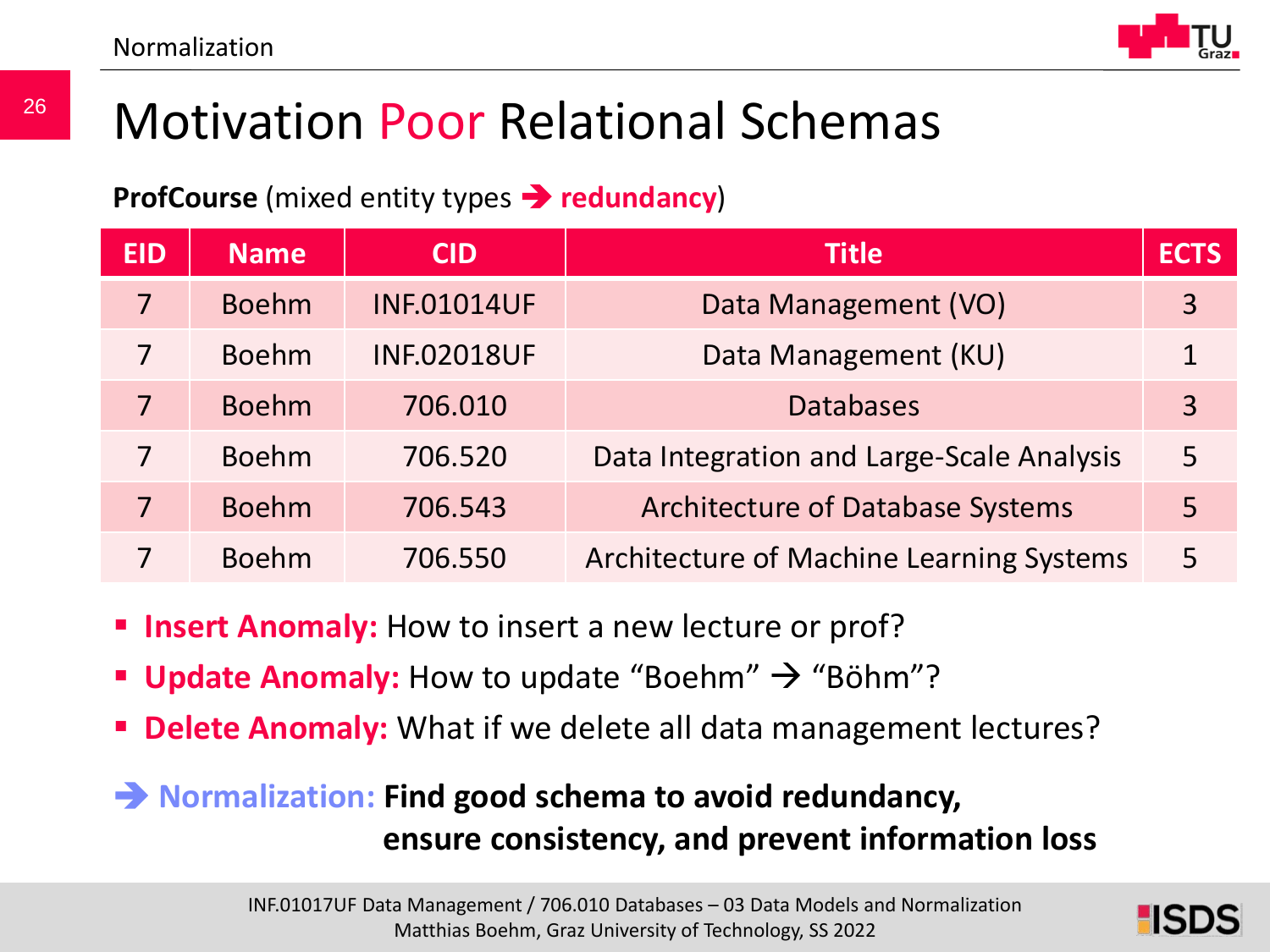

# Overview Normalization

### **Normalization Process**

- "[…] **reversible process** of replacing a given collection of relations […] a progressively **simpler and more regular structure**"
- **Principled approach of improving the quality (redundancy, inconsistencies)**
- Input: DB-Schema and functional dependencies
- **1st Normal Form: no multi-valued attributes**
- **2nd Normal Form: all non-key attributes fully functional dependent on primary key**
- **3rd Normal Form: no dependencies among non-key attributes**
- Boyce-Codd Normal Form (BCNF)
- $\blacksquare$  4<sup>th</sup>, 5<sup>th</sup>, 6<sup>th</sup> Normal Form



[E. F. Codd: Further Normalization of the Data Base Relational Model. IBM Research Report, San Jose, California RJ909 (1971)]

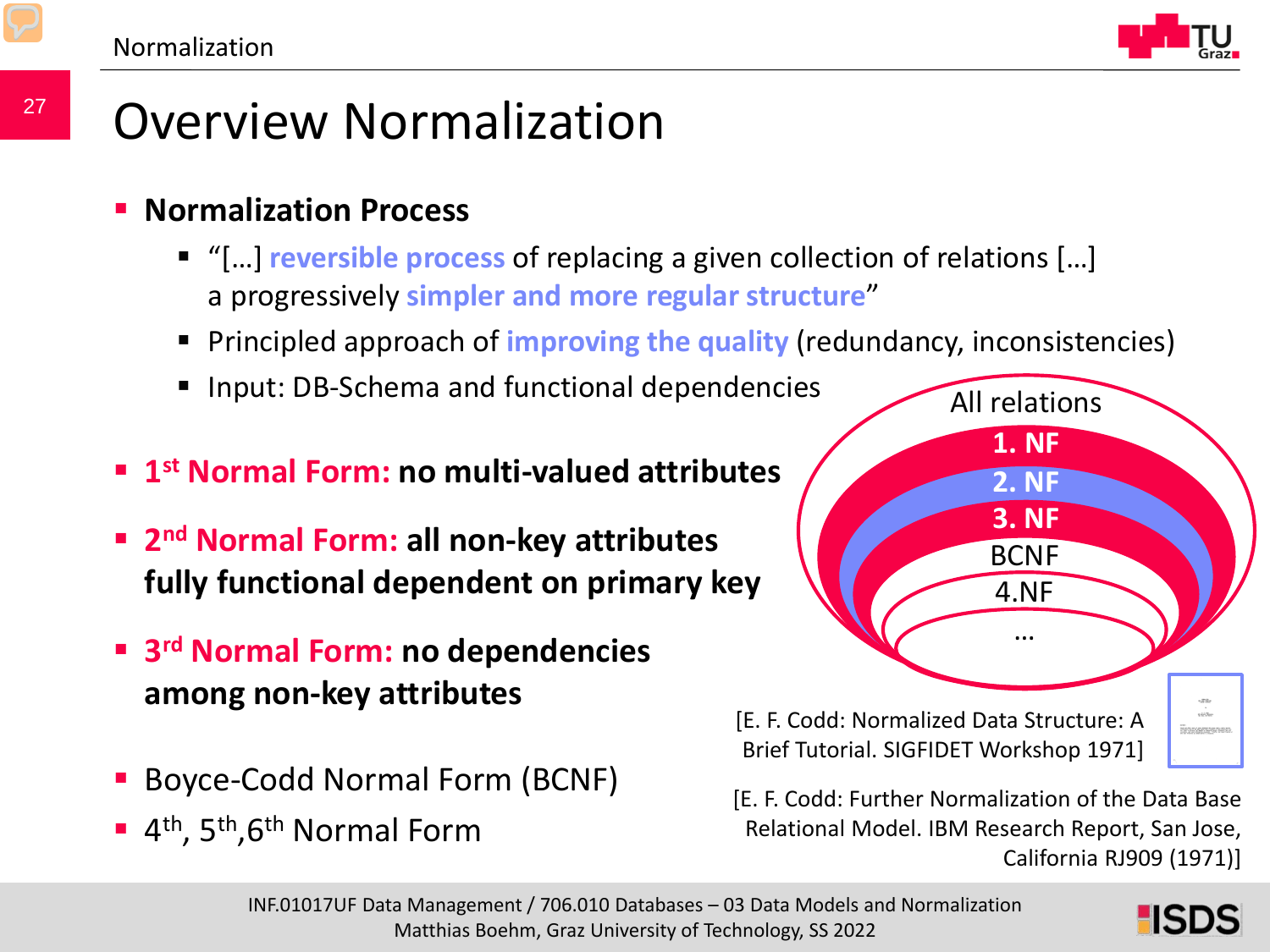Normalization



# Unnormalized Relation



**Relation PartProject**

| P#  | <b>PDesc</b> | Qty | Project (J#, JDesc, Mgr, Qty) |          |     |    |  |
|-----|--------------|-----|-------------------------------|----------|-----|----|--|
| 203 | <b>CAM</b>   | 30  | 12<br><b>Sorter</b>           |          | 007 | 5  |  |
|     |              |     |                               | Collator | 086 | 7  |  |
| 206 | <b>COG</b>   | 155 | 12<br><b>Sorter</b>           |          | 007 | 33 |  |
|     |              |     | 29                            | Punch    | 086 | 25 |  |
|     |              | 36  | Reader                        | 111      | 16  |    |  |

### **Issues**

- Column **'Project'** is **not atomic, but set of tuples**
- **Redundancy** across projects appearing in multiple parts

### **Solution:**

Create multiple tables with PK-FK relationships

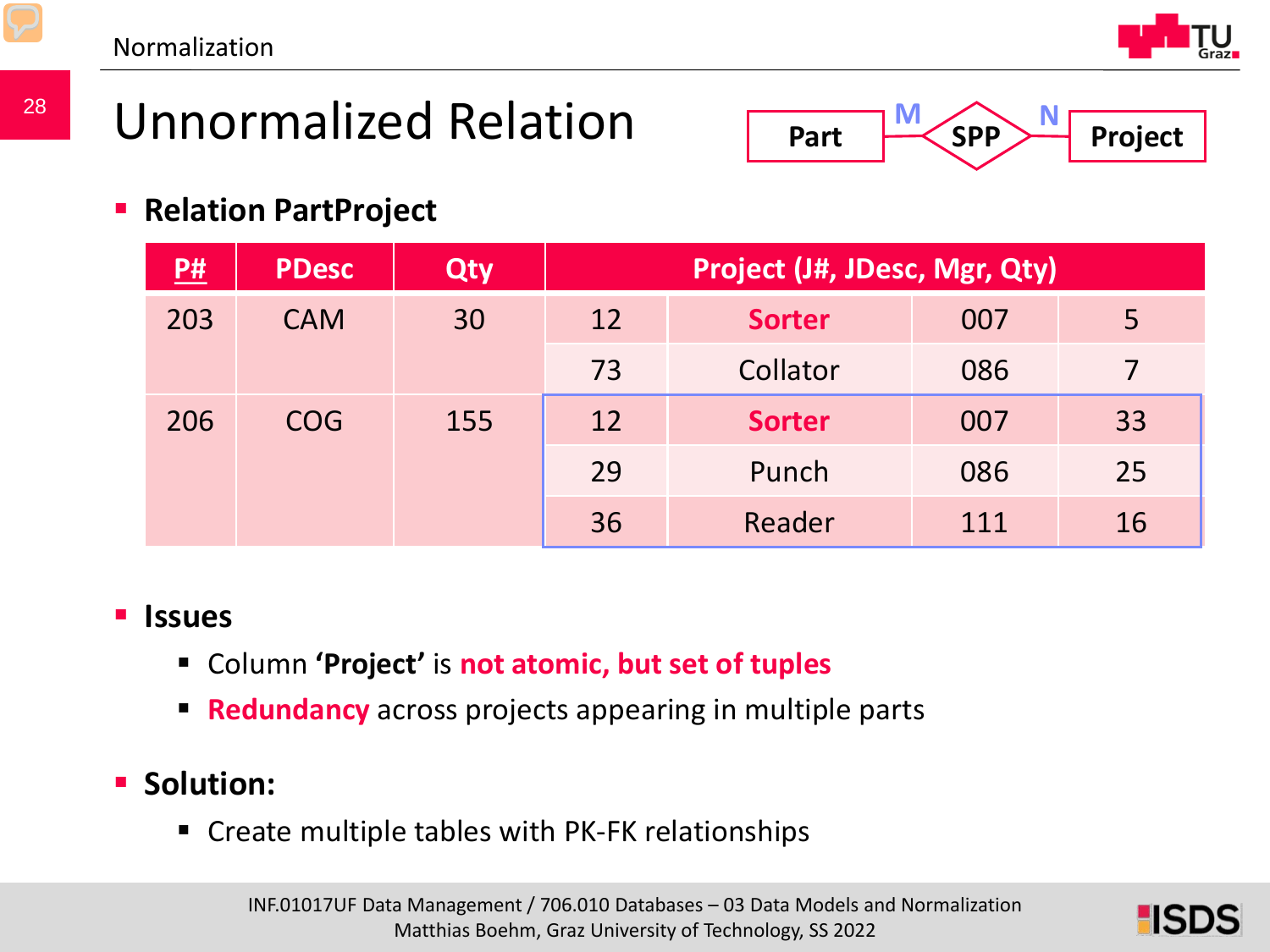

# 1st Normal Form

- **Definition and Approach**
	- Relation is in 1NF if all its **attributes are atomic**
	- **Split relations with 1:N and M:N relationships (lossless)**

| <b>Example</b> |                      | <b>FK</b>    |            | <b>Relation Project</b> |            |            |     |                             |  |
|----------------|----------------------|--------------|------------|-------------------------|------------|------------|-----|-----------------------------|--|
|                |                      | P#           | 堆          | <b>JDesc</b>            | <b>Mgr</b> | <b>Qty</b> |     |                             |  |
|                | <b>Relation Part</b> |              |            | 203                     | 12         | Sorter     | 007 | 5                           |  |
|                | P#                   | <b>PDesc</b> | <b>Qty</b> | 203                     | 73         | Collator   | 086 | $\overline{7}$              |  |
|                | 203                  | <b>CAM</b>   | 30         | 206                     | 12         | Sorter     | 007 | 33                          |  |
|                | 206                  | <b>COG</b>   | 155        | 206                     | 29         | Punch      | 086 | 25                          |  |
|                |                      |              |            | 206                     | 36         | Reader     | 111 | 16                          |  |
| $\blacksquare$ | <b>Issues</b>        |              |            |                         |            |            |     | مراجي المراج المراجي المراج |  |

**Insert anomaly** (e.g., no project without parts)

depend on J# depends on

(J#,P#)

- **Update anomaly** (e.g., redundant updated Mgr)
- **Delete anomaly** (e.g., project deleted on last part)

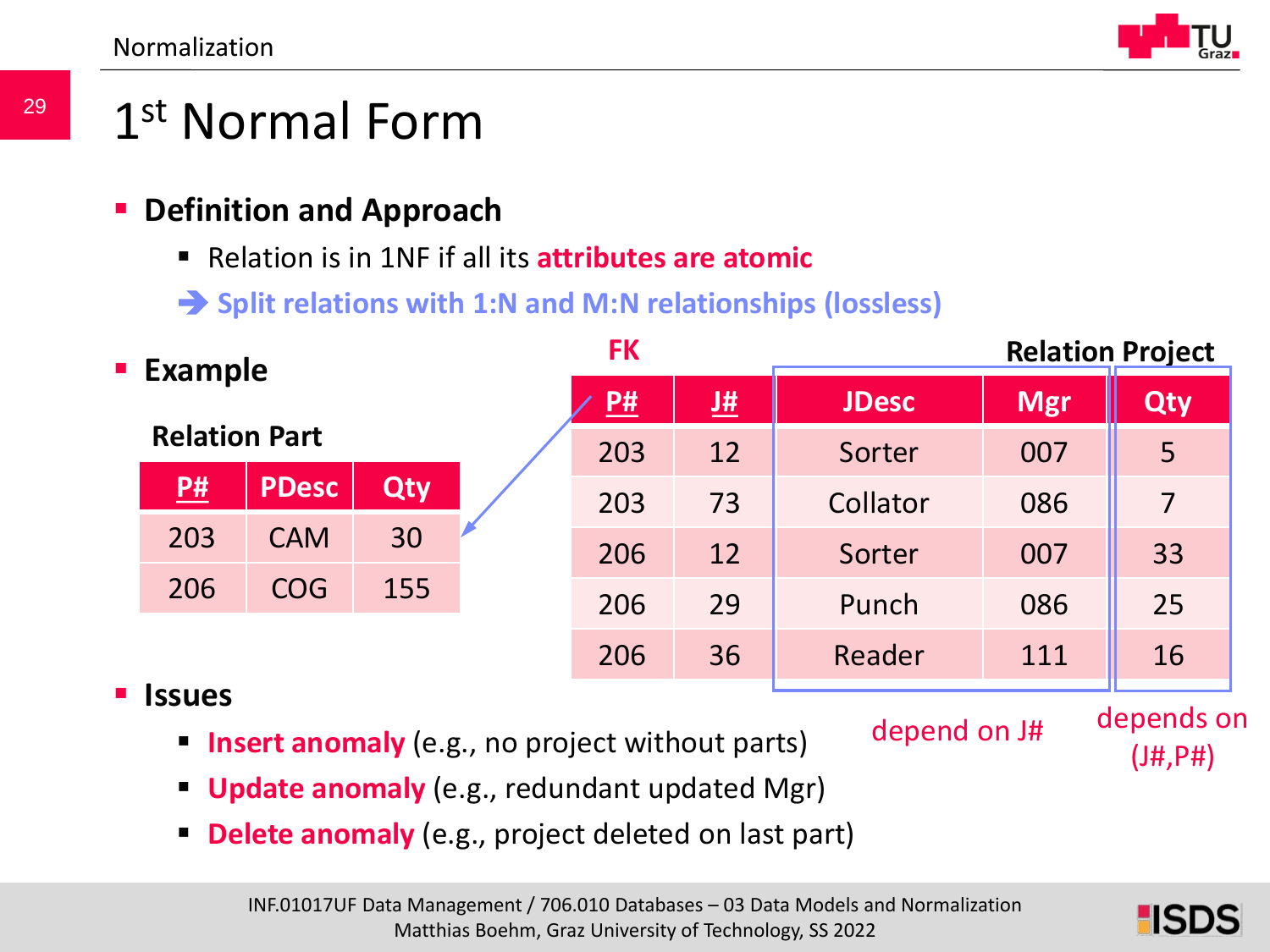30



- **Function**  $y = f(x)$ 
	- For deterministic functions f, the value x determines  $y$ (aka, y depends on x)
- Functional Dependency (FD)  $X$  → Y
	- X and Y are sets of attributes, Y functionally depends on X
	- $\bullet$   $X \rightarrow Y \Leftrightarrow \forall t_1, t_2 \in R$ :  $t_1[X] = t_2[X] \Rightarrow t_1[Y] = t_2[Y]$

### **Examples**

- $\blacksquare$  J#  $\rightarrow$  {JDesc, Mgr}
- $\bullet$  {P#, J#}  $\rightarrow$  Qty
- **FDs derived from schema semantics not existing data**

| <u>P#</u> | <u>J#</u> | <b>JDesc</b> | <b>Mgr</b> | Qty |
|-----------|-----------|--------------|------------|-----|
| 203       | 12        | Sorter       | 007        | 5   |
| 203       | 73        | Collator     | 086        |     |
| 206       | 12        | Sorter       | 007        | 33  |
| 206       | 29        | Punch        | 086        | 25  |
| 206       | 36        | Reader       | 111        | 16  |



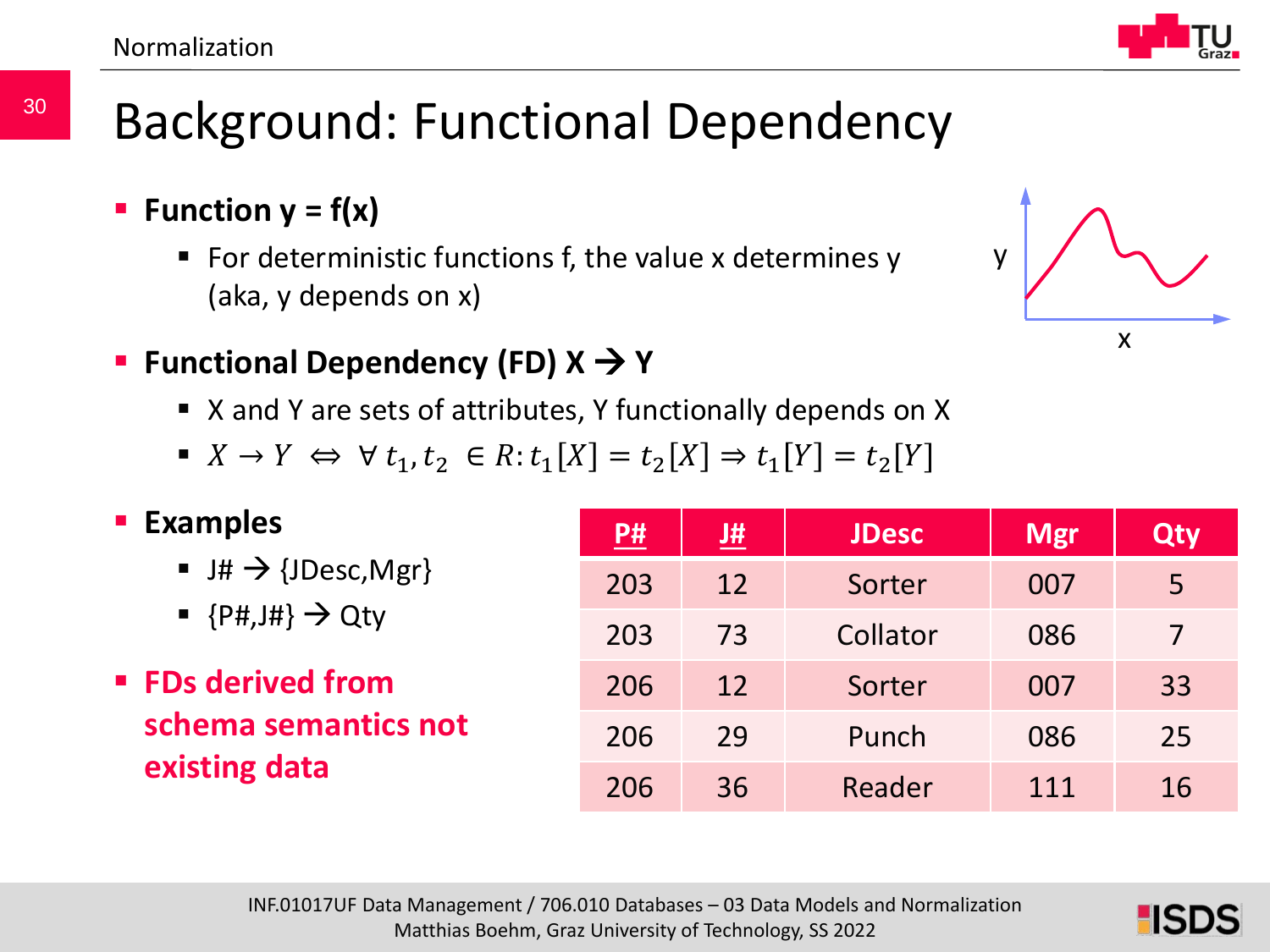# Background: Functional Dependency, cont.

- Full functional dependency  $X \rightarrow Y$  iff there is no proper subset  $Z \subset X$  such that  $Z \to Y$
- **Candidate key:**  $X \rightarrow$  relational schema (**minimal**)

### **Implied FDs via Armstrong Axioms**

- Given a set **F** of FDs, the **closure F+** is the set of all implied FDs (which can be derived by the following axioms)
- Reflexivity:  $X \supseteq Y \Rightarrow X \rightarrow Y$
- Augmentation:  $X \to Y \Rightarrow XZ \to YZ$
- Transitivity:  $(X \to Y) \land (Y \to Z) \Rightarrow X \to Z$

### **E** Composition

- Composition:  $(X \to Y) \land (X \to Z) \Rightarrow X \to YZ$
- Decomposition:  $X \to YZ \Rightarrow (X \to Y) \land (X \to Z)$
- Pseudo-Transitivity:  $(X \to Y) \land (YW \to Z) \Rightarrow XW \to Z$

## **Full Functional Dependency**



### **Example:**

 $(I# \rightarrow$  **JDesc**,  $J# \rightarrow$  Mgr)  $\rightarrow$  (J#  $\rightarrow$  {**JDesc**, Mgr})

### Candidate Key **Primary key**

Super key



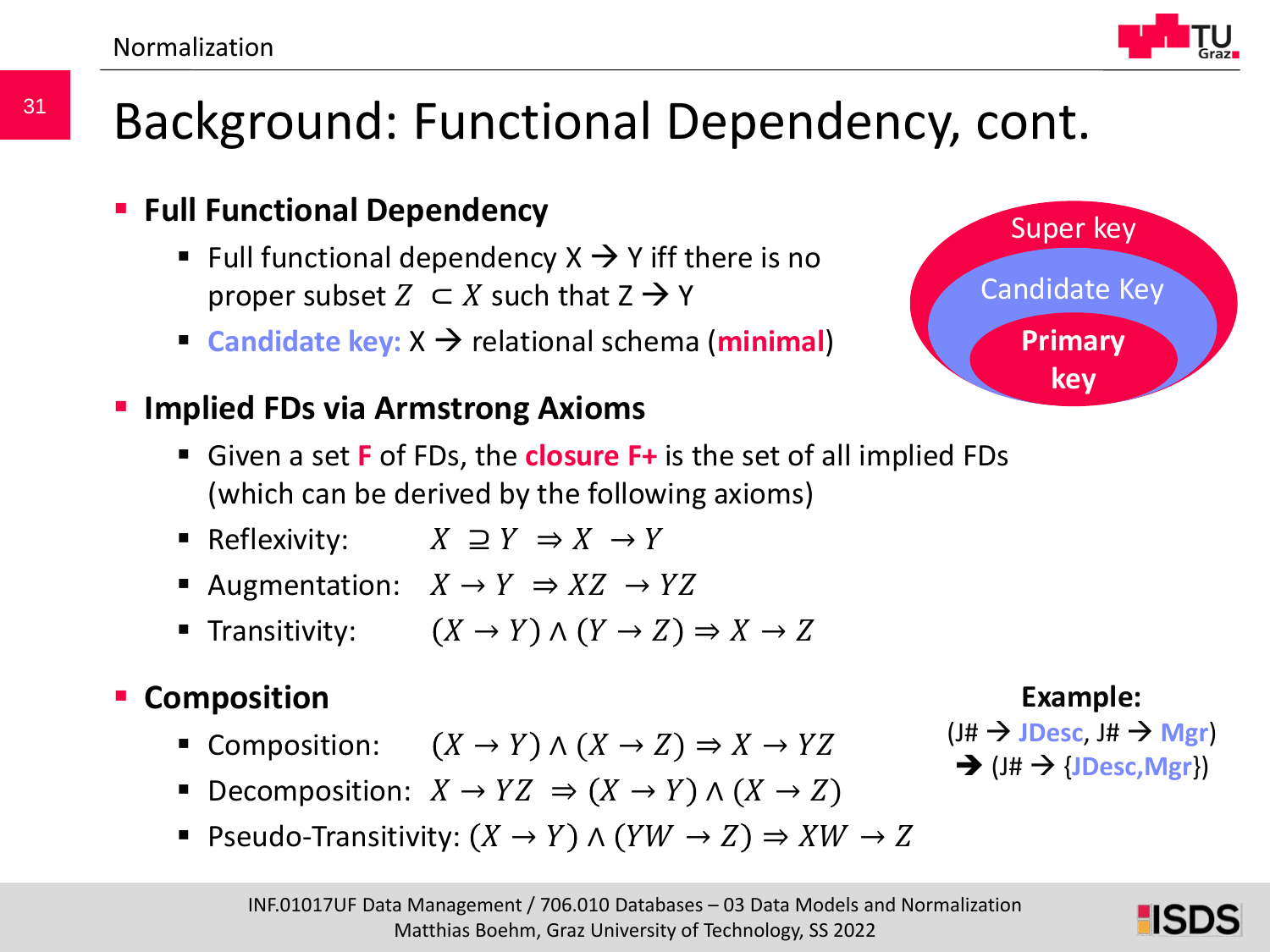32



# 2nd Normal Form

- **Definition and Approach**
	- Relation is in 2NF if it's **in 1NF** and every non-key attribute **fully functional dependent** from every candidate key
	- **Split relations with 1:N and M:N relationships (lossless)**



### INF.01017UF Data Management / 706.010 Databases – 03 Data Models and Normalization Matthias Boehm, Graz University of Technology, SS 2022

### **Relation Project**



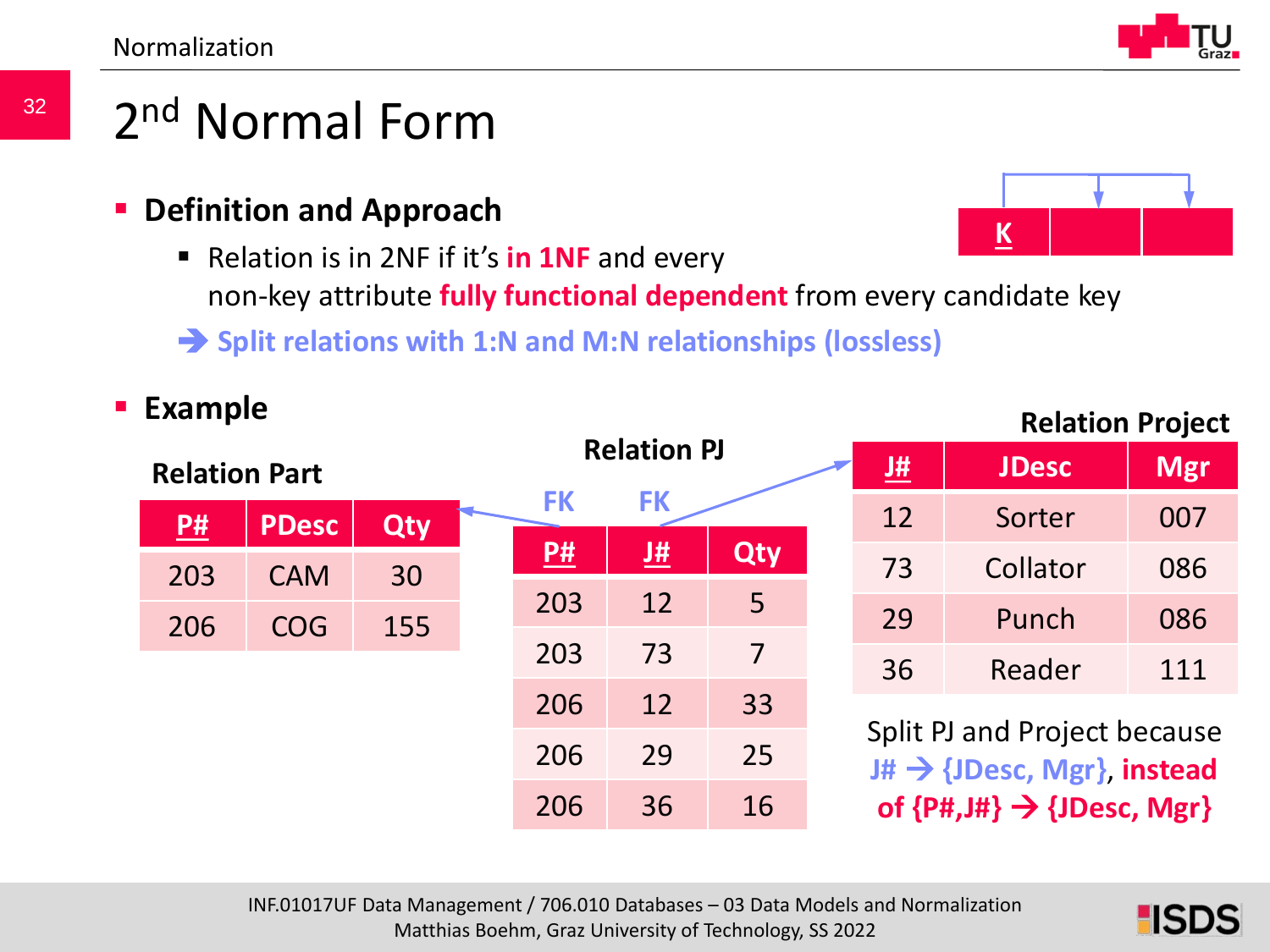

# 3rd Normal Form

- **Definition and Approach**
	- Relation is in 3NF if it's in 2NF and every non-key attribute is non-transitively **dependent** from every candidate key  $(\rightarrow)$  no non-key dependencies)
	- **Split relations with 1:N and M:N relationships (lossless)**
	- Preserves all dependencies but might still contain anomalies ( $\rightarrow$  BCNF)

| <b>Example</b>                       | <b>Relation Employee</b> |                |                |             |              |  |  |  |
|--------------------------------------|--------------------------|----------------|----------------|-------------|--------------|--|--|--|
| <b>NOT in 3NF</b>                    | E#                       | <b>JCode</b>   | D#             | <b>DMgr</b> | <b>CType</b> |  |  |  |
| $E# \rightarrow D#$                  | 1                        | A              | $\sf X$        | 11          | G            |  |  |  |
| ■ D#→DMgr                            | $\overline{2}$           | $\mathsf{C}$   | $\sf X$        | 11          | G            |  |  |  |
| $\rightarrow$ D# $\rightarrow$ CType | 3                        | $\overline{A}$ | Y              | 12          | N            |  |  |  |
|                                      | $\overline{4}$           | B              | $\sf X$        | 11          | G            |  |  |  |
|                                      | 5                        | B              | Y              | 12          | N            |  |  |  |
|                                      | 6                        | $\mathsf{C}$   | Y              | 12          | N            |  |  |  |
|                                      | 7                        | $\overline{A}$ | $\overline{Z}$ | 13          | N            |  |  |  |
|                                      | 8                        |                | Z              | 13          | N            |  |  |  |
|                                      |                          |                |                |             |              |  |  |  |

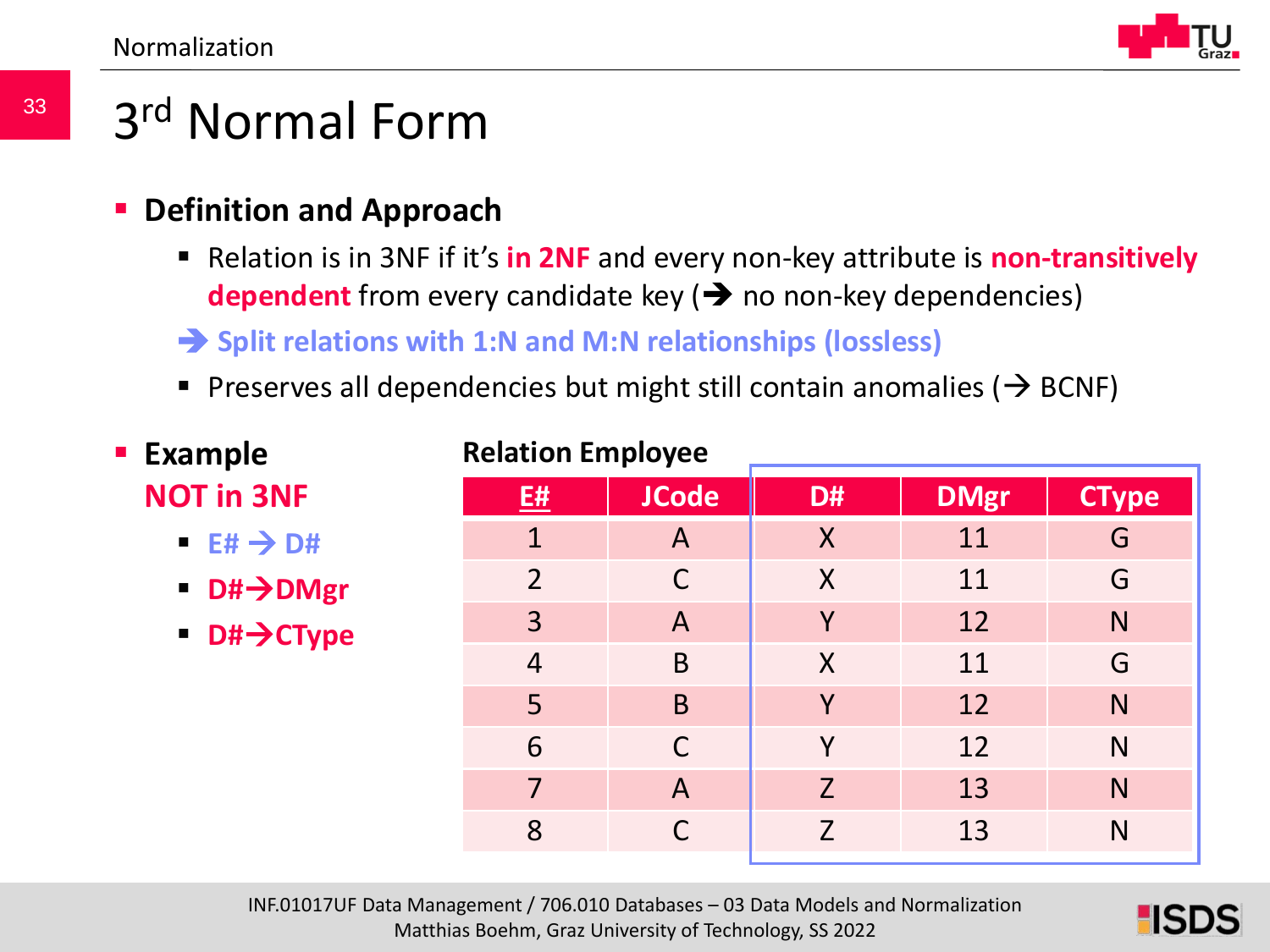Normalization



**ED Department**

**1**

**N**

**Employee**

# 3<sup>rd</sup> Normal Form, cont.

**Example**



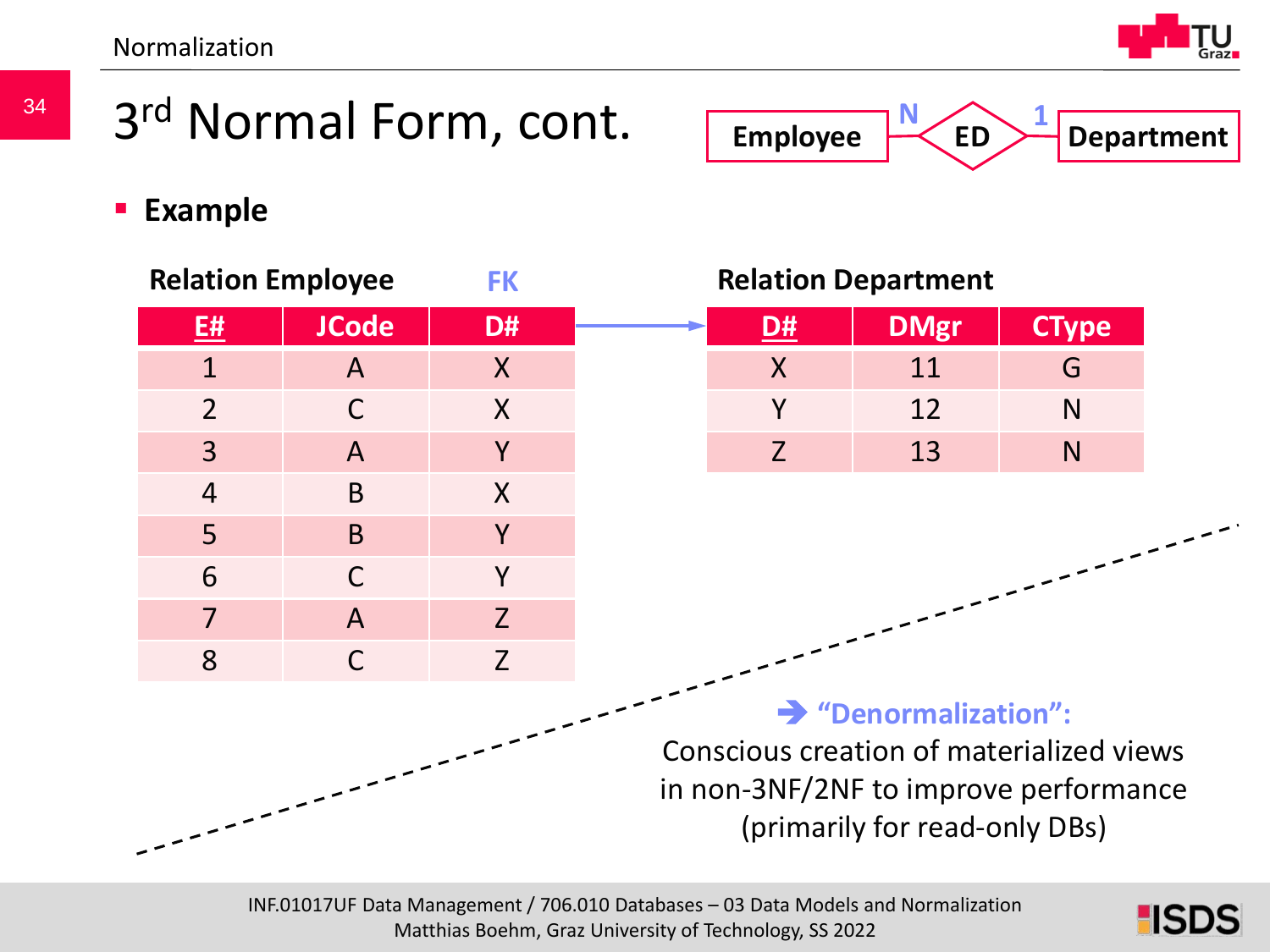35



# BREAK (and Test Yourself #2)

 **Task: Assume the functional dependency City→Country. Bring your schema into 3NF and explain why it is in 3NF** (prev. exam 10/100 points)

**Studio**(SID:int, City:varchar, Country:varchar, size:int)

**Solution** 

Studio(SID:int, CName<sup>FK</sup>:varchar, size:int)

**Cities**(CName:varchar, Country:varchar)

- **1st Normal Form:** no multi-valued attributes
- **2nd Normal Form:** all non-key attributes fully functional dependent on PK
- **3rd Normal Form:** no dependencies among non-key attributes